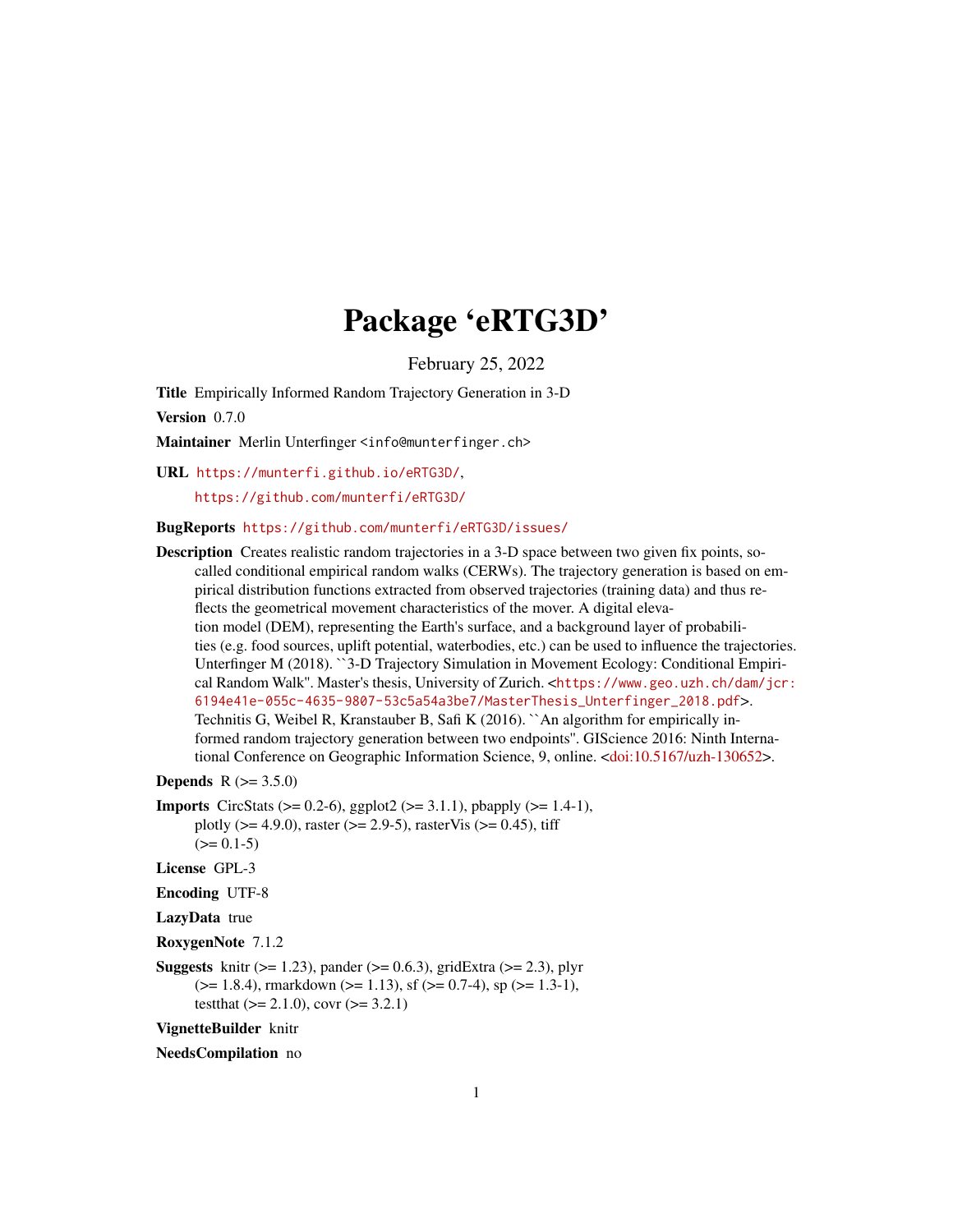Author Merlin Unterfinger [aut, cre] (<<https://orcid.org/0000-0003-2020-2366>>), Kamran Safi [ctb, ths], George Technitis [ctb, ths], Robert Weibel [ths]

Repository CRAN

Date/Publication 2022-02-25 12:10:05 UTC

# R topics documented:

|                  | 3              |
|------------------|----------------|
|                  | $\overline{4}$ |
|                  | $\overline{4}$ |
|                  | 5              |
|                  | 5              |
|                  | 6              |
|                  | 6              |
|                  | $\overline{7}$ |
|                  | 8              |
|                  | 8              |
|                  | 9              |
|                  | 10             |
| $lift2target.3d$ | 11             |
|                  | 12             |
|                  | 12             |
|                  | 13             |
|                  | 14             |
|                  | 16             |
|                  | 16             |
| $parpblapply$    | 17             |
|                  | 18             |
|                  | 19             |
|                  | 20             |
|                  | 21             |
|                  | 22             |
|                  | 22             |
|                  | 23             |
|                  | 23             |
|                  | 24             |
|                  | 25             |
|                  | 26             |
|                  | 27             |
|                  | 28             |
|                  | 29             |
|                  | 30             |
| -31              |                |
| 32               |                |
| 33               |                |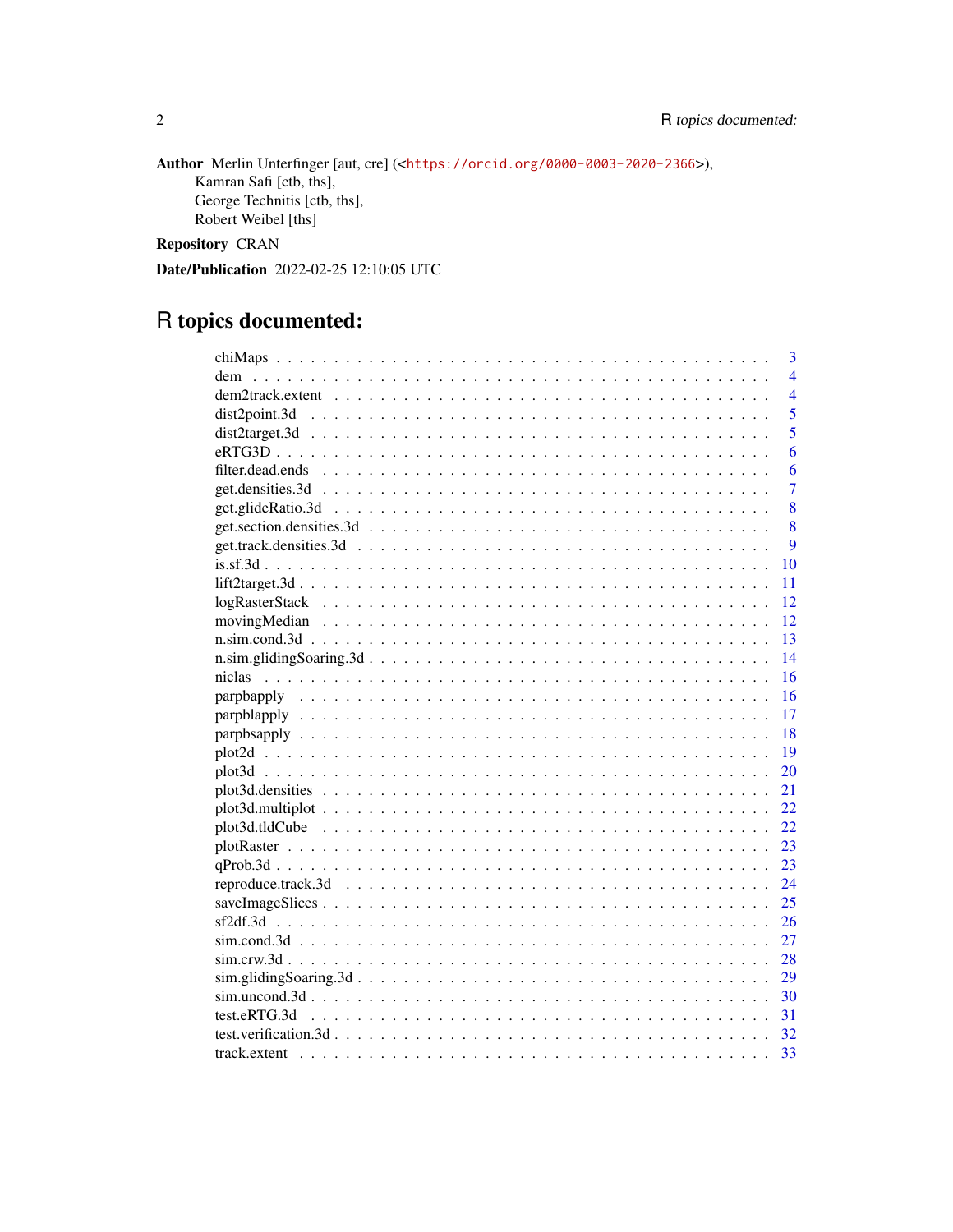#### <span id="page-2-0"></span>chiMaps 3

#### **Index** [39](#page-38-0)

chiMaps *Chi maps of two variables*

# Description

Calculates the chi maps for one rasterStack or all raster all the raster pairs stored in two rasterStacks. As observed values, the first stack is used. The expected value is either set to the mean of the first stack, or if given to be the values of the second stack.

# Usage

chiMaps(stack1, stack2 = NULL, verbose = FALSE)

# Arguments

| stack1  | rasterStack                                                                                            |
|---------|--------------------------------------------------------------------------------------------------------|
| stack2  | rasterStack NULL or containing the same number of rasterLayers and has<br>eugal extent and resolution. |
| verbose | logical: print currently processed height band in raster stack?                                        |

# Value

A rasterStack containing the chi maps.

# Examples

print("tbd.")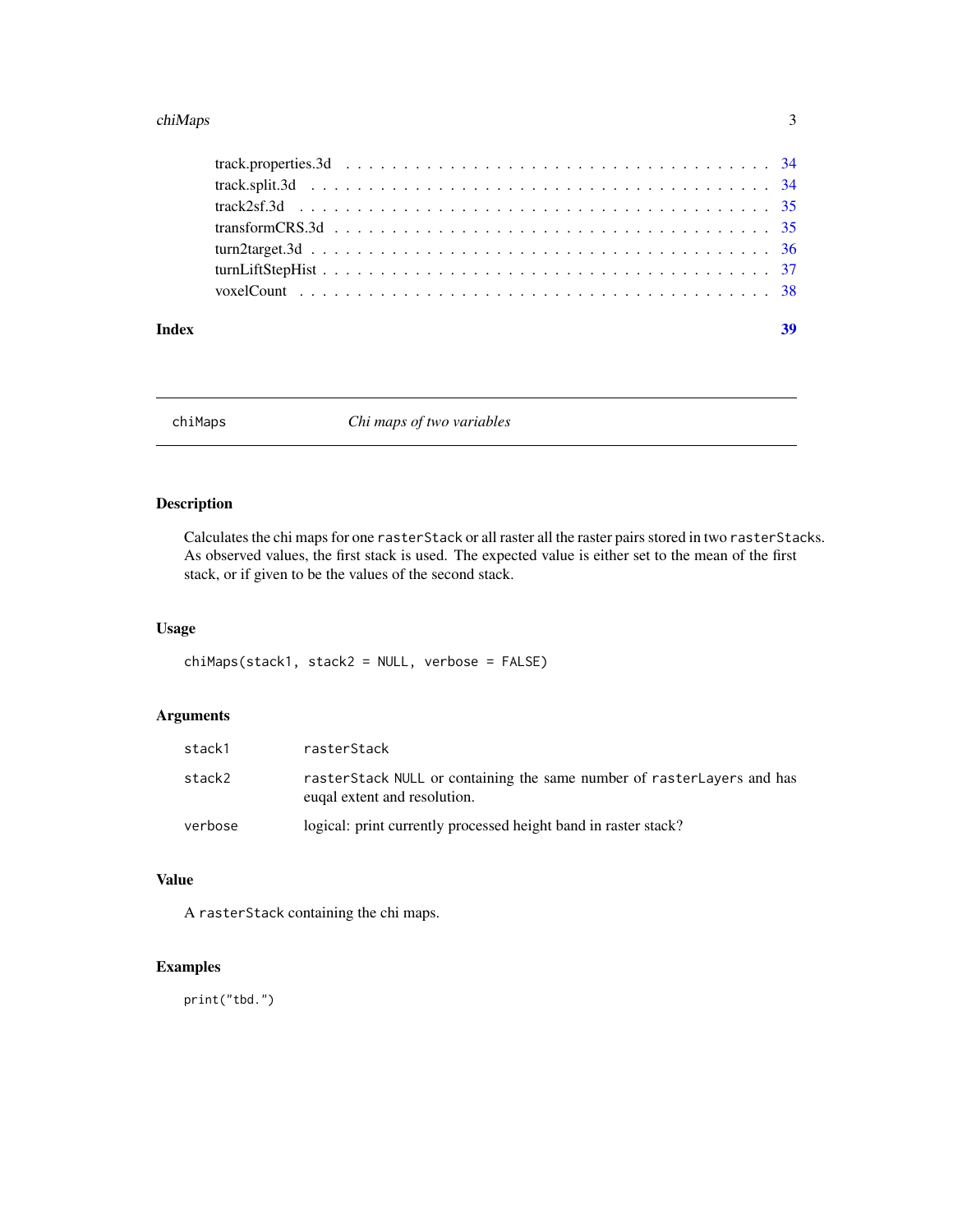<span id="page-3-0"></span>This is data to be included in the package and can be used to test its functionality. The dem data is a RasterLayer and has a resolution of 90 meters. It is the topography of the Swiss midlands. The complete dataset can be downloaded directly from http://srtm.csi.cgiar.org/srtmdata/.

#### References

<https://srtm.csi.cgiar.org/srtmdata/>

dem2track.extent *Crops the DEM to the extent of the track with a buffer*

# Description

Crops the DEM to the extent of the track with a buffer

#### Usage

```
dem2track.extent(DEM, track, buffer = 100)
```
# Arguments

| DEM    | a raster containing a digital elevation model, covering the extent as the track |
|--------|---------------------------------------------------------------------------------|
| track  | data.frame with x,y,z coordinates of the original track                         |
| buffer | buffer with, by default set to 100                                              |

#### Value

A the cropped digital elevation model as a raster layer.

#### Examples

dem2track.extent(dem, niclas)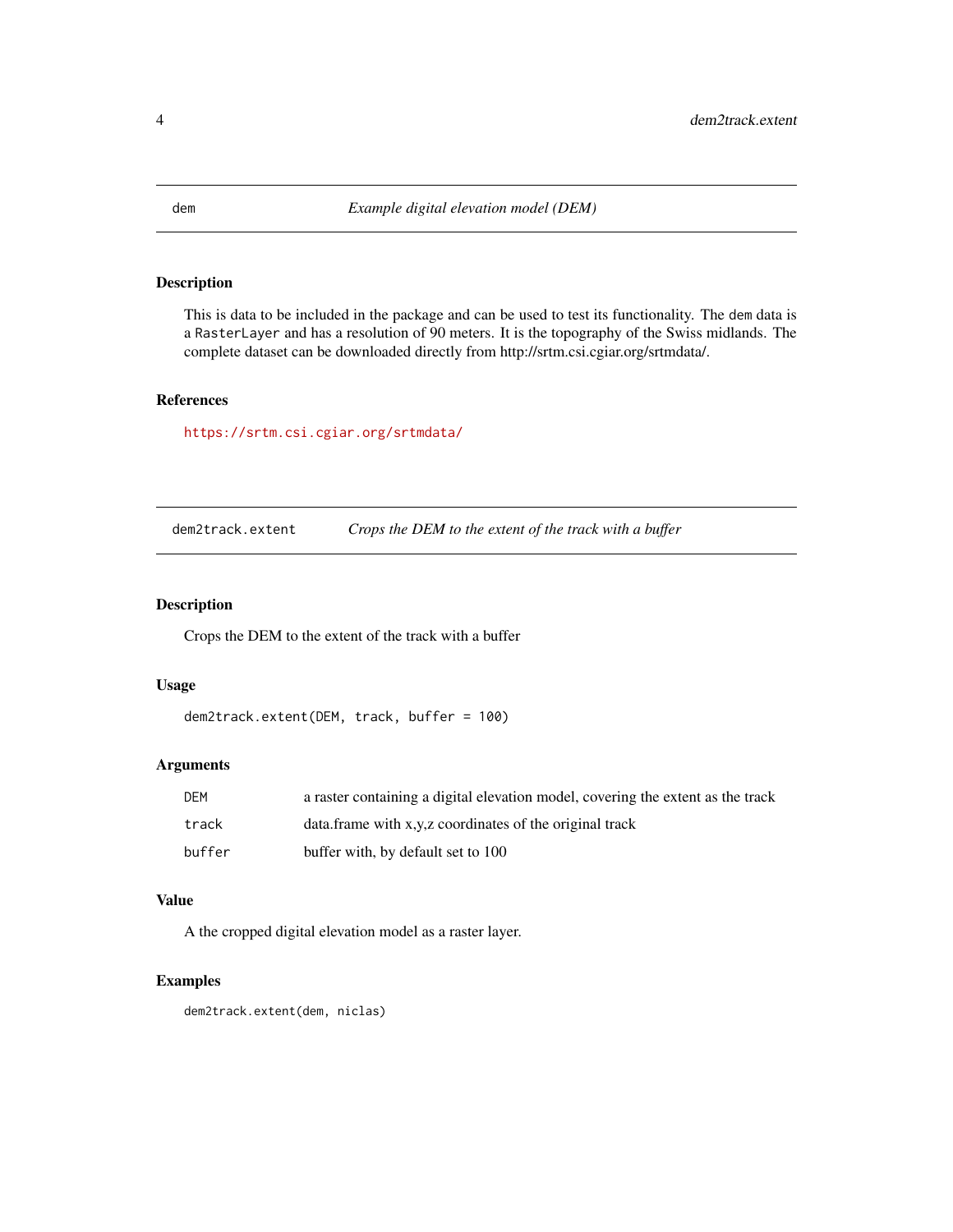<span id="page-4-0"></span>

Distance of each track point to a given point

#### Usage

dist2point.3d(track, point, groundDistance = FALSE)

# Arguments

| track | a list containing data.frames with x,y,z coordinates or a data.frame |
|-------|----------------------------------------------------------------------|
| point | a vector with x, y or x, y, z coordinates                            |
|       | groundDistance logical: calculate only ground distance in x-y plane? |

# Value

Returns the distance of each track point to the point.

#### Examples

dist2point.3d(niclas, c(0, 0, 0))

| Distance to target |
|--------------------|
|                    |

# Description

Calculates the distance between every point in the track and the last point (target).

# Usage

```
dist2target.3d(track)
```
#### Arguments

track a track data.frame containing x, y and z coordinates

# Value

A numeric vector with the distances to target

## Examples

dist2target.3d(niclas)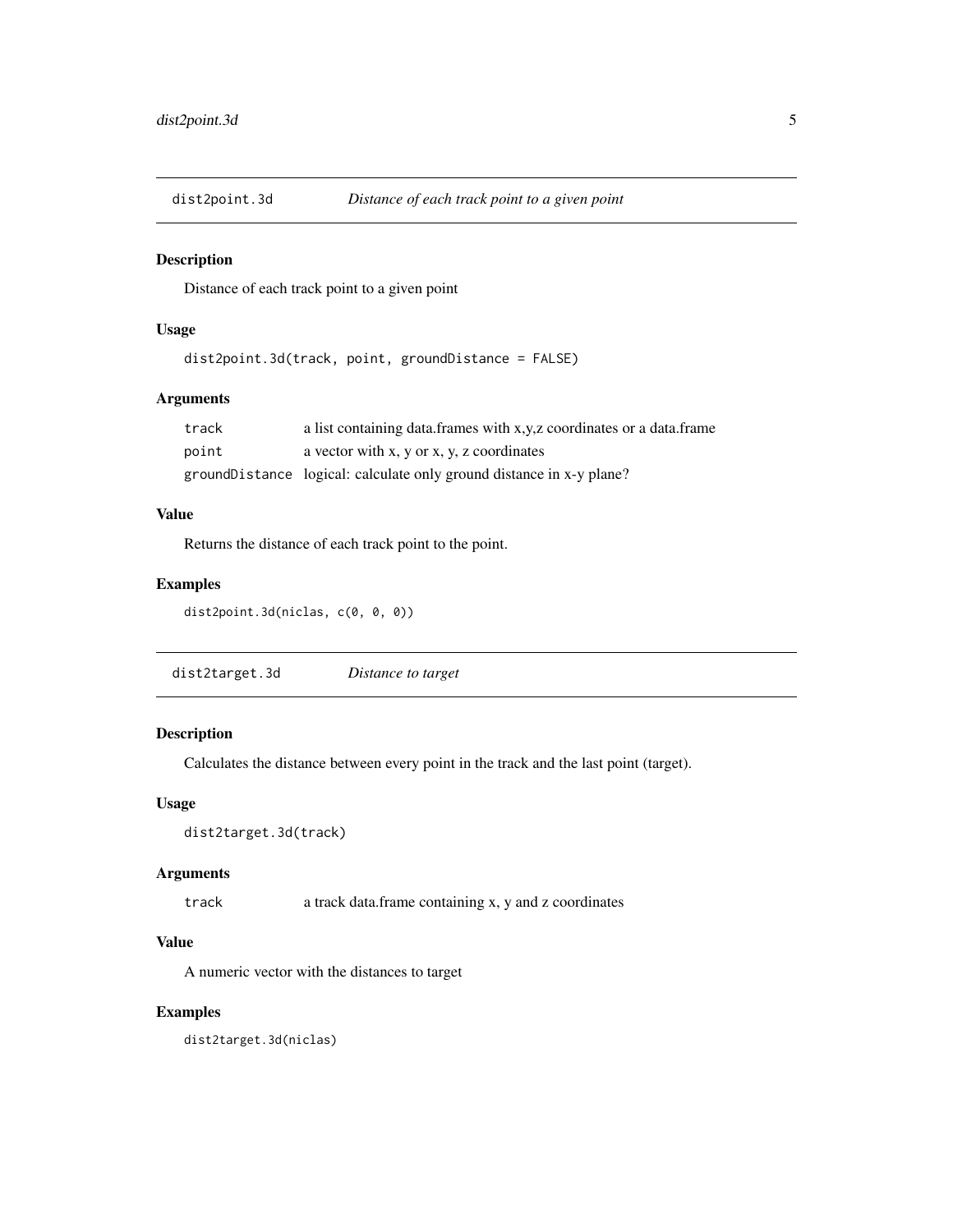<span id="page-5-0"></span>

The empirically informed random trajectory generator in three dimensions (eRTG3D) is an algorithm to generate realistic random trajectories in a 3-D space between two given fix points in space, so-called Conditional Empirical Random Walks. The trajectory generation is based on empirical distribution functions extracted from observed trajectories (training data) and thus reflects the geometrical movement characteristics of the mover. A digital elevation model (DEM), representing the Earth's surface, and a background layer of probabilities (e.g. food sources, uplift potential, waterbodies, etc.) can be used to influence the trajectories.

#### Details

See the packages site on [GitHub,](https://munterfi.github.io/eRTG3D/) detailed information about the algorithm in this [Master's Thesis,](https://www.geo.uzh.ch/dam/jcr:6194e41e-055c-4635-9807-53c5a54a3be7/MasterThesis_Unterfinger_2018.pdf) or test the algorithm online in the [eRTG3D Simulator.](https://mufi.shinyapps.io/ertg3d-simulator)

filter.dead.ends *Remove dead ends*

#### Description

Function to filter out tracks that have found a dead end

#### Usage

```
filter.dead.ends(cerwList)
```
#### Arguments

cerwList list of data.frames and NULL entries

# Value

A list that is only containing valid tracks.

#### Examples

filter.dead.ends(list(niclas, niclas))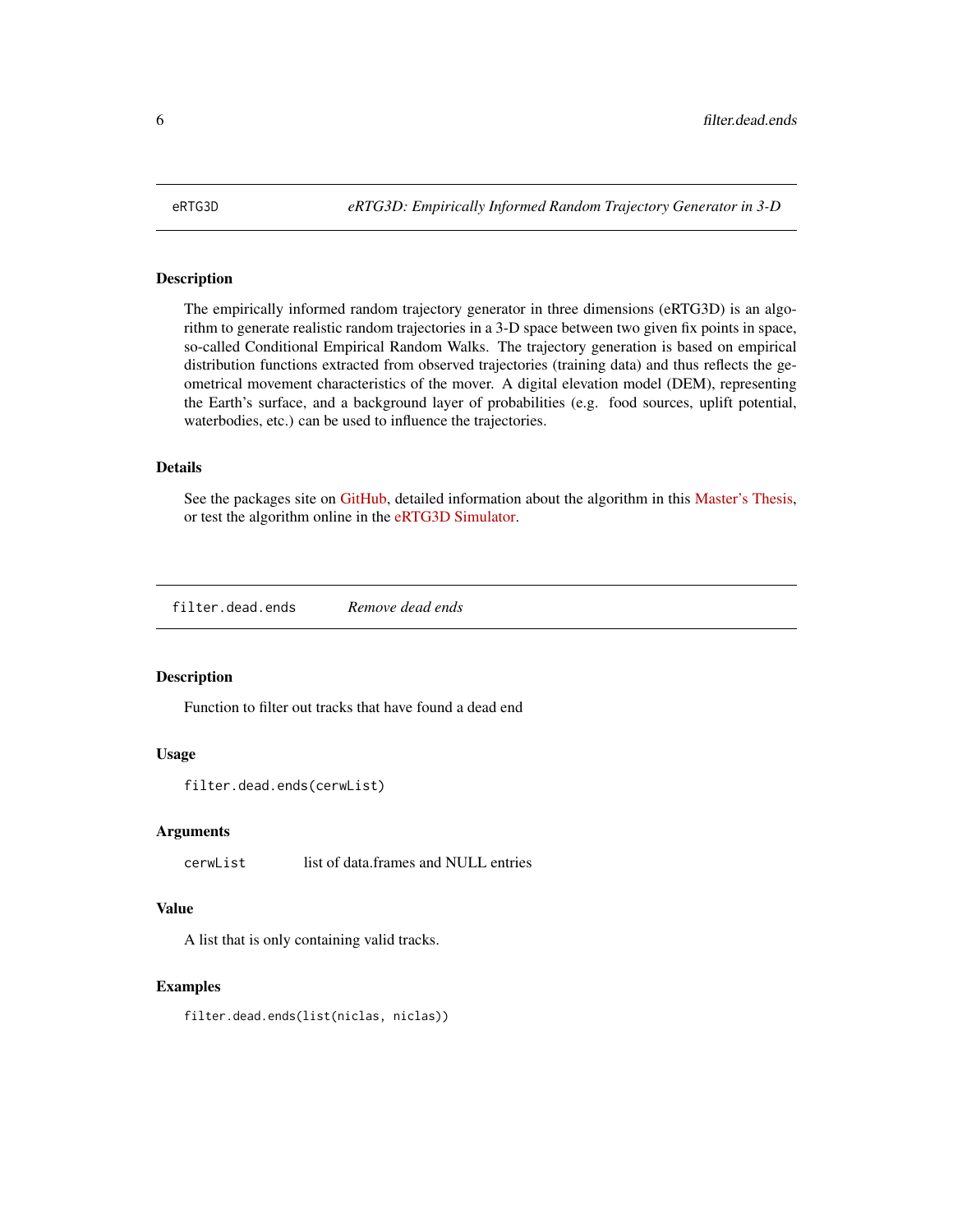<span id="page-6-1"></span><span id="page-6-0"></span>

Creates a list consisting of the three dimensional probability distribution cube for turning angle, lift angle and step length [\(turnLiftStepHist\)](#page-36-1) as well as the uni-dimensional distributions of the differences of the turn angles, lift angles and step lengths with a lag of 1 to maintain minimal level of autocorrelation in each of the terms. Additionally also the distribution of the flight height over the ellipsoid (absolute) and the distribution of flight height over the topography (relative) can be included.

#### Usage

```
get.densities.3d(
  turnAngle,
  liftAngle,
  stepLength,
  deltaLift,
  deltaTurn,
  deltaStep,
  gradientAngle = NULL,
  heightEllipsoid = NULL,
  heightTopo = NULL,
 maxBin = 25)
```
#### Arguments

| turnAngle       | turn angles of the track $(t)$                                                               |
|-----------------|----------------------------------------------------------------------------------------------|
| liftAngle       | lift angles of the track (1)                                                                 |
| stepLength      | stepLength of the track (d)                                                                  |
| deltaLift       | auto differences of the turn angles $\text{(diff(t))}$                                       |
| deltaTurn       | auto differences of the lift angles $\text{(diff(1))}$                                       |
| deltaStep       | auto differences of the step length $diff(d)$                                                |
| gradientAngle   | NULL or the gardient angles of the track                                                     |
| heightEllipsoid |                                                                                              |
|                 | flight height over the ellipsoid (absolute) or NULL to exclude this distribution             |
| heightTopo      | flight height over the topography (relative) or NULL to exclude this distribution            |
| maxBin          | numeric scalar, maximum number of bins per dimension of the tld-cube (turn-<br>LiftStepHist) |

#### Value

A list containing the tldCube and the autodifferences functions (and additionally the flight height distribution functions)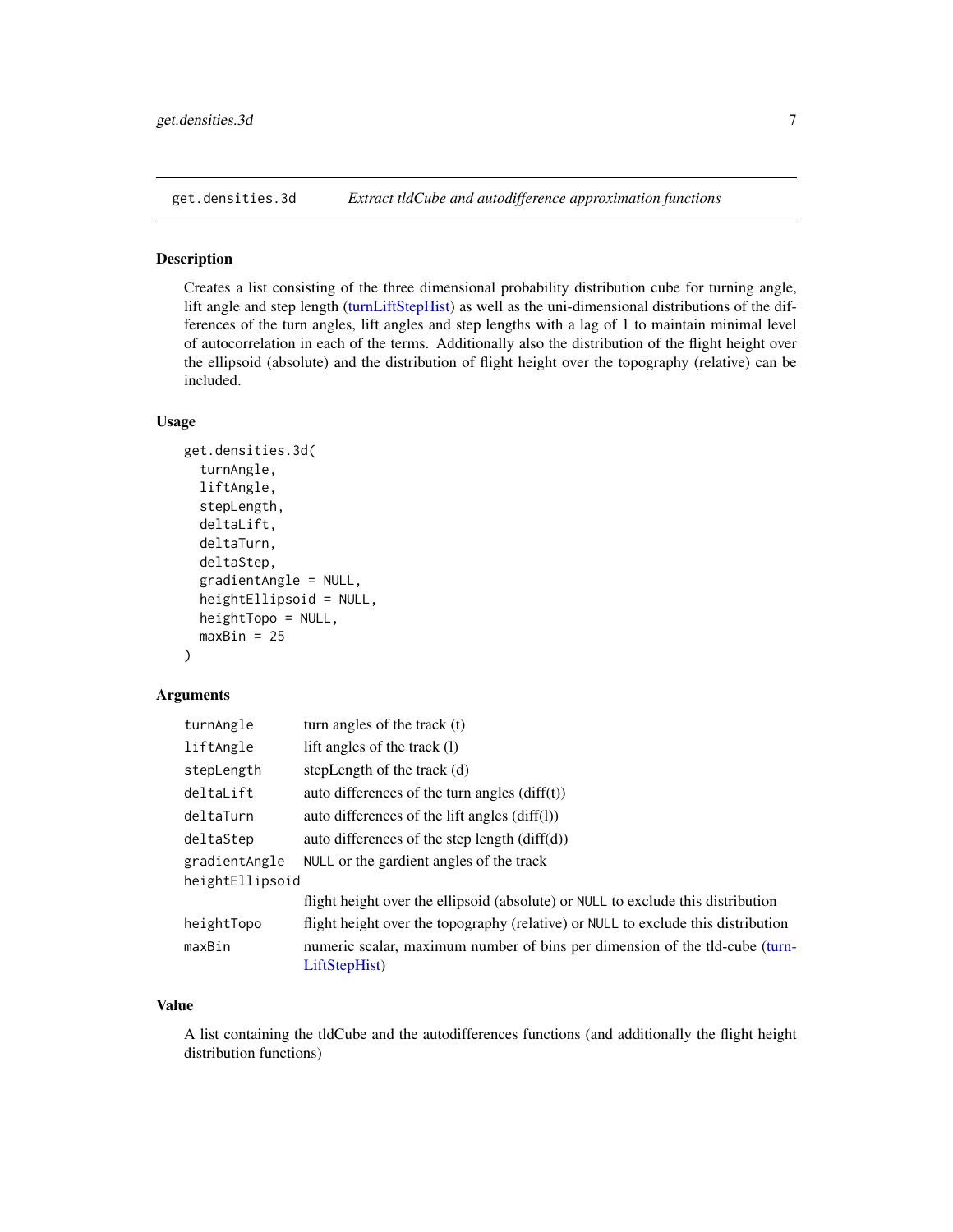#### Examples

```
niclas <- track.properties.3d(niclas)[2:nrow(niclas), ]
P <- get.densities.3d(
  turnAngle = niclas$t, liftAngle = niclas$l, stepLength = niclas$d,
  deltaLift = diff(niclas$t), deltaTurn = diff(niclas$l), deltaStep = diff(niclas$d),
  gradientAngle = NULL, heightEllipsoid = NULL, heightTopo = NULL, maxBin = 25
\lambda
```
get.glideRatio.3d *Calculate glide ratio*

# Description

Calculates the ratio between horizontal movement and vertical movement. The value expresses the distance covered forward movement per distance movement in sinking.

# Usage

```
get.glideRatio.3d(track)
```
#### Arguments

track a track data.frame containing x, y and z coordinates of a gliding section

### Value

The ratio between horizontal and vertical movement.

#### Examples

get.glideRatio.3d(niclas)

<span id="page-7-1"></span>get.section.densities.3d

*Extract tldCube and autodifferences functions from track sections*

# **Description**

Creates a list consisting of the 3 dimensional probability distribution cube for turning angle, lift angle and step length [\(turnLiftStepHist\)](#page-36-1) as well as the uni-dimensional distributions of the differences of the turning angles, lift angles and step lengths with a lag of 1 to maintain minimal level of autocorrelation in each of the terms.

<span id="page-7-0"></span>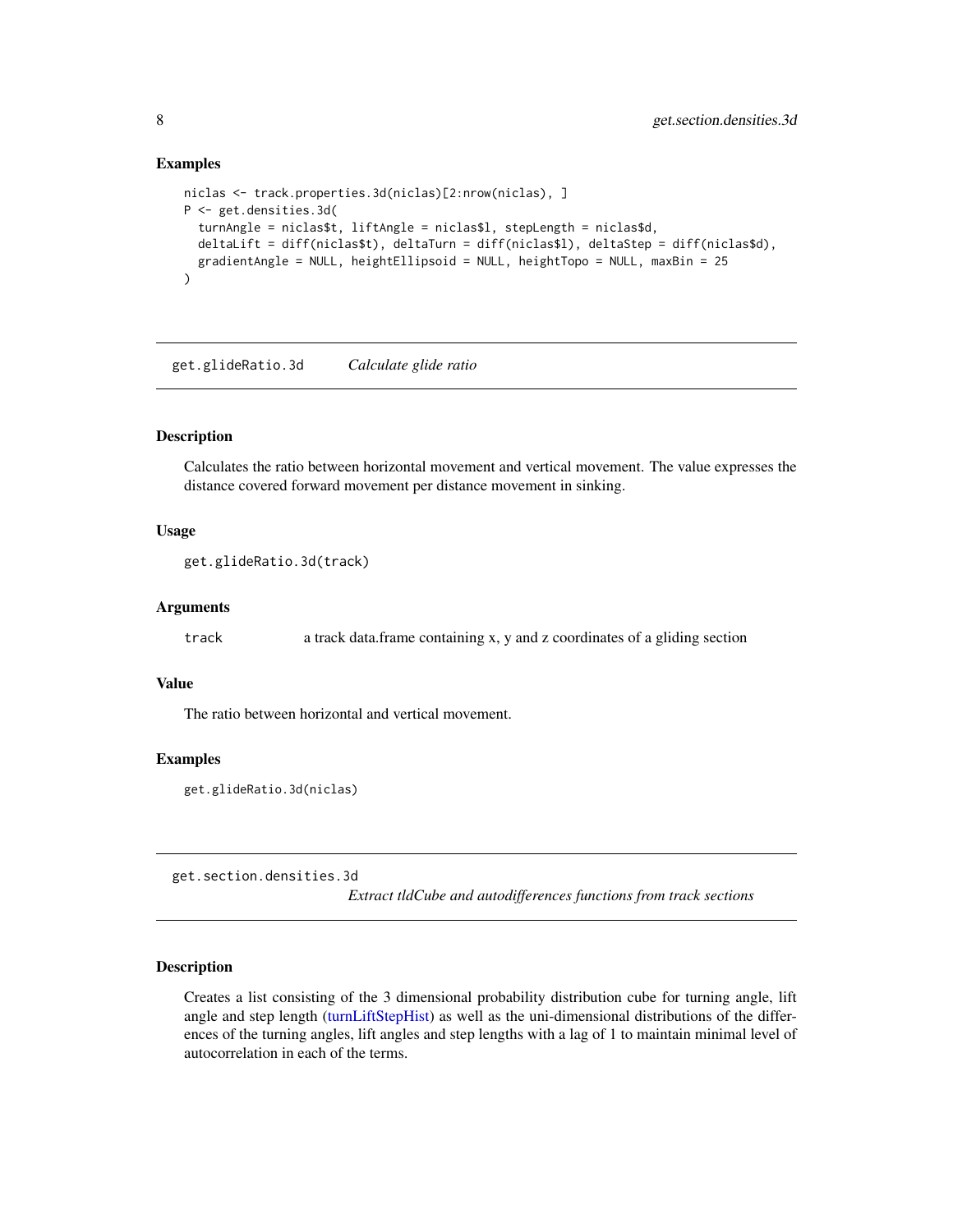<span id="page-8-0"></span>get.track.densities.3d 9

# Usage

```
get.section.densities.3d(
  trackSections,
  gradientDensity = TRUE,
  heightDistEllipsoid = TRUE,
 DEM = NULL,
  maxBin = 25)
```
# Arguments

| trackSections       | list of track sections got by the track split.3d function                                                                   |
|---------------------|-----------------------------------------------------------------------------------------------------------------------------|
| gradientDensity     |                                                                                                                             |
|                     | logical: Should a distribution of the gradient angle be extracted and later used<br>in the simulations?                     |
| heightDistEllipsoid |                                                                                                                             |
|                     | logical: Should a distribution of the flight height over ellipsoid be extracted and<br>later used in the sim.cond.3d $()$ ? |
| <b>DEM</b>          | a raster containing a digital elevation model, covering the same extent as the<br>track sections                            |
| maxBin              | numeric scalar, maximum number of bins per dimension of the tld-cube (turn-<br>LiftStepHist)                                |

#### Value

A list containing the tldCube and the autodifferences functions (and additionally the height distribution function)

# Examples

get.section.densities.3d(list(niclas[1:10, ], niclas[11:nrow(niclas), ]))

get.track.densities.3d

*Extract tldCube and autodifferences functions from a consistent track*

# Description

Get densities creates a list consisting of the 3 dimensional probability distribution cube for turning angle, lift angle and step length [\(turnLiftStepHist\)](#page-36-1) as well as the uni-dimensional distributions of the differences of the turning angles, lift angles and step lengths with a lag of 1 to maintain minimal level of autocorrelation in each of the terms.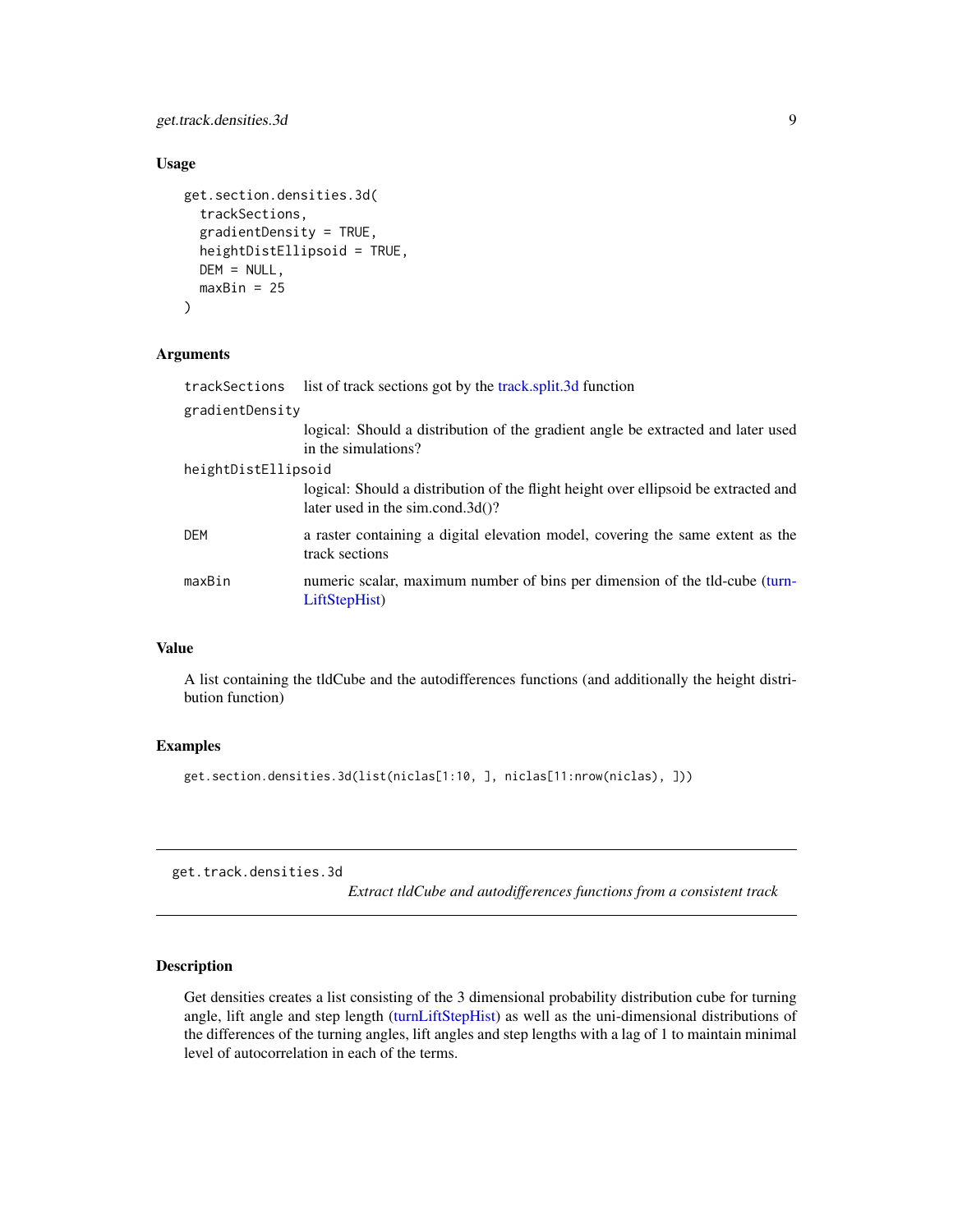# Usage

```
get.track.densities.3d(
  track,
  gradientDensity = TRUE,
 heightDistEllipsoid = TRUE,
 DEM = NULL,
 maxBin = 25)
```
#### Arguments

| track               | a data frame with 3 columns containing the x,y,z coordinates                                                                |  |  |
|---------------------|-----------------------------------------------------------------------------------------------------------------------------|--|--|
| gradientDensity     |                                                                                                                             |  |  |
|                     | logical: Should a distribution of the gradient angle be extracted and later used<br>in the simulations?                     |  |  |
| heightDistEllipsoid |                                                                                                                             |  |  |
|                     | logical: Should a distribution of the flight height over ellipsoid be extracted and<br>later used in the sim.cond.3d $()$ ? |  |  |
| DEM                 | a raster containing a digital elevation model, covering the same extent as the<br>track                                     |  |  |
| maxBin              | numeric scalar, maximum number of bins per dimension of the tld-cube (turn-<br>LiftStepHist)                                |  |  |

# Value

A list containing the tldCube and the autodifferences functions (and additionally the height distribution function)

# Note

The time between the acquisition of fix points of the track must be constant, otherwise this leads to distorted statistic distributions, which increases the probability of dead ends. In this case please check [track.split.3d](#page-33-1) and [get.section.densities.3d](#page-7-1)

# Examples

get.track.densities.3d(niclas, heightDist = TRUE)

| is.sf.3d | Tests if the object is a simple feature collection (class: 'sf, |  |  |  |  |
|----------|-----------------------------------------------------------------|--|--|--|--|
|          | data.frame')                                                    |  |  |  |  |

# Description

Tests if the object is a simple feature collection (class: 'sf,data.frame')

<span id="page-9-0"></span>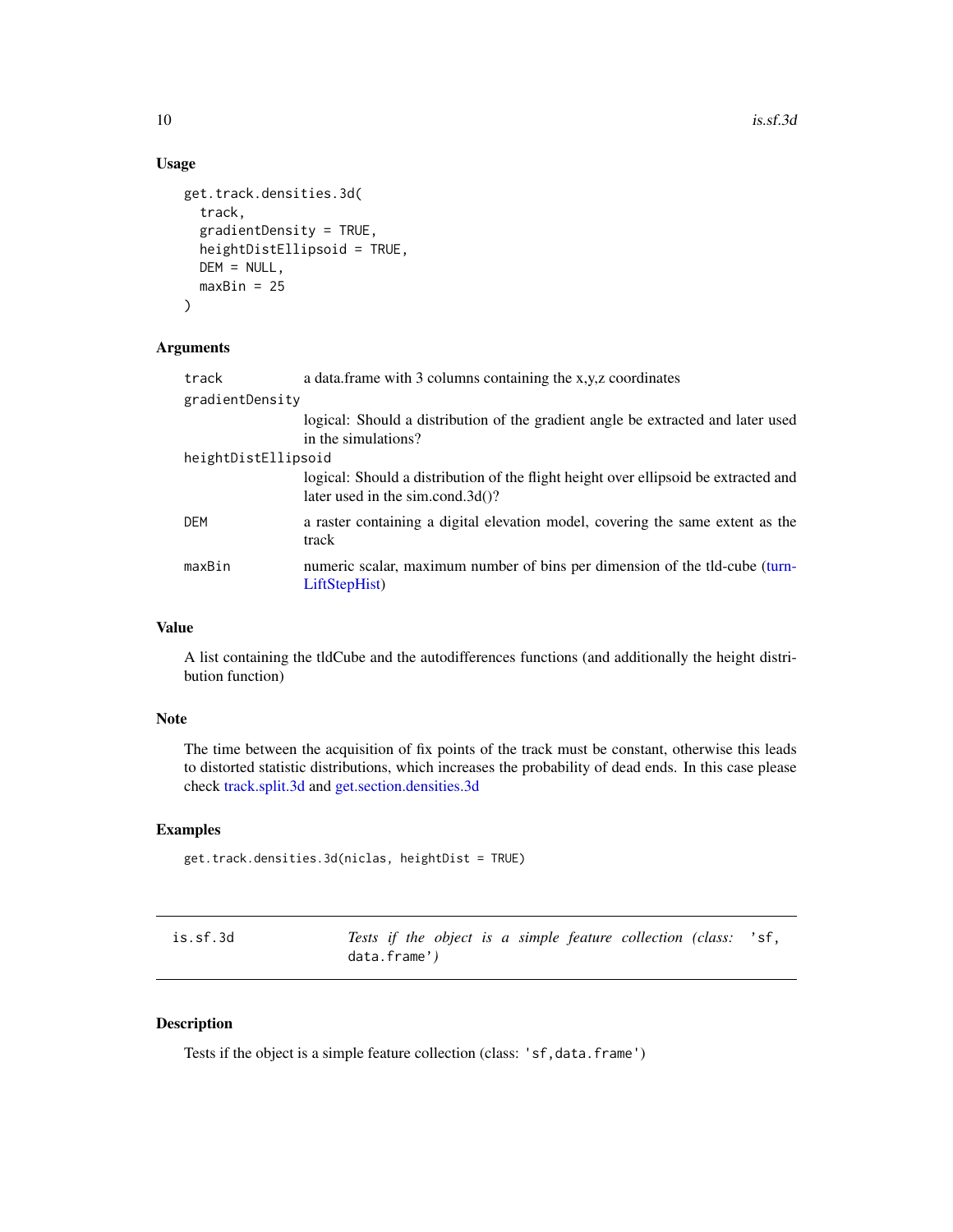# <span id="page-10-0"></span>lift2target.3d 11

# Usage

is.sf.3d(track)

# Arguments

track any object to test

# Value

A logical: TRUE if is a simple feature collection (class: 'sf,data.frame') of the sf package, FALSE otherwise.

# Examples

is.sf.3d(niclas)  $is.sf.3d(track2sf.3d(track = niclas, CRS = 2056))$ 

lift2target.3d *Lift angle to target*

# Description

Calculates the lift angle between every point in the track and the last point (target).

# Usage

```
lift2target.3d(track)
```
# Arguments

track a track data.frame containing x, y and z coordinates

#### Value

A numeric vector with the lift angles to target

# Examples

lift2target.3d(niclas)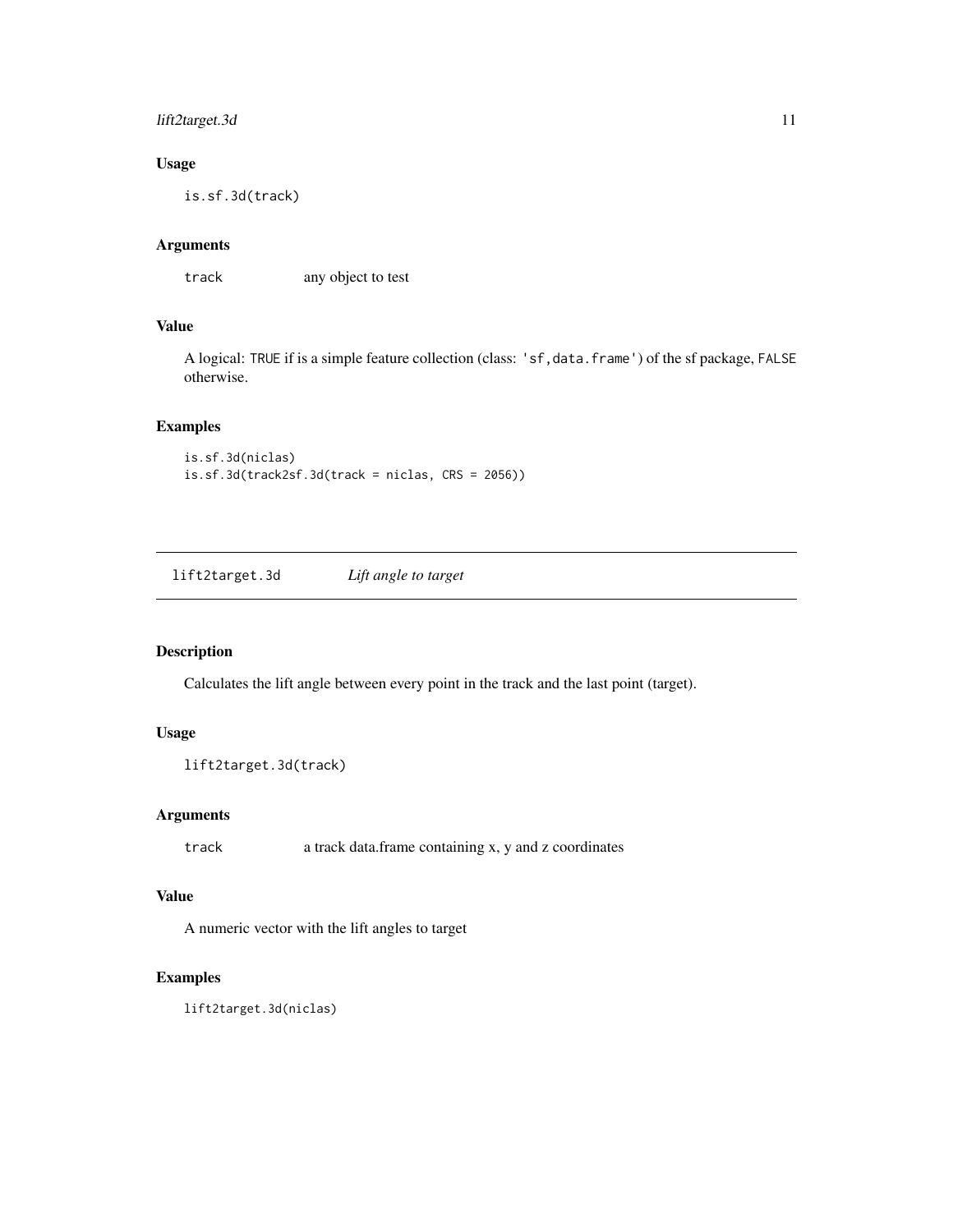<span id="page-11-0"></span>

Avoids the problem of -Inf occuring for log(0).

#### Usage

```
logRasterStack(rStack, standartize = FALSE, InfVal = NA)
```
# Arguments

| rStack      | rasterStack to convert to logarithmic scale         |
|-------------|-----------------------------------------------------|
| standartize | logical: standartize cube between 0 and 1           |
| InfVal      | the value that Inf and -Inf should be replaced with |

# Value

A rasterStack in logarithmic scale

#### Examples

logRasterStack(raster::stack(dem))

movingMedian *Moving median in one dimension*

# Description

Applies a twosided moving median window on a vector, where the window paramter is the total size of the window. The value in the window middle is the index where the median of the window is written. Therefore the window size has to be an uneven number. The border region of the vetor is filled with a one-sided median. There might be border effects.

# Usage

movingMedian(data, window)

#### Arguments

| data   | numeric vector                                  |
|--------|-------------------------------------------------|
| window | uneven number for the size of the moving window |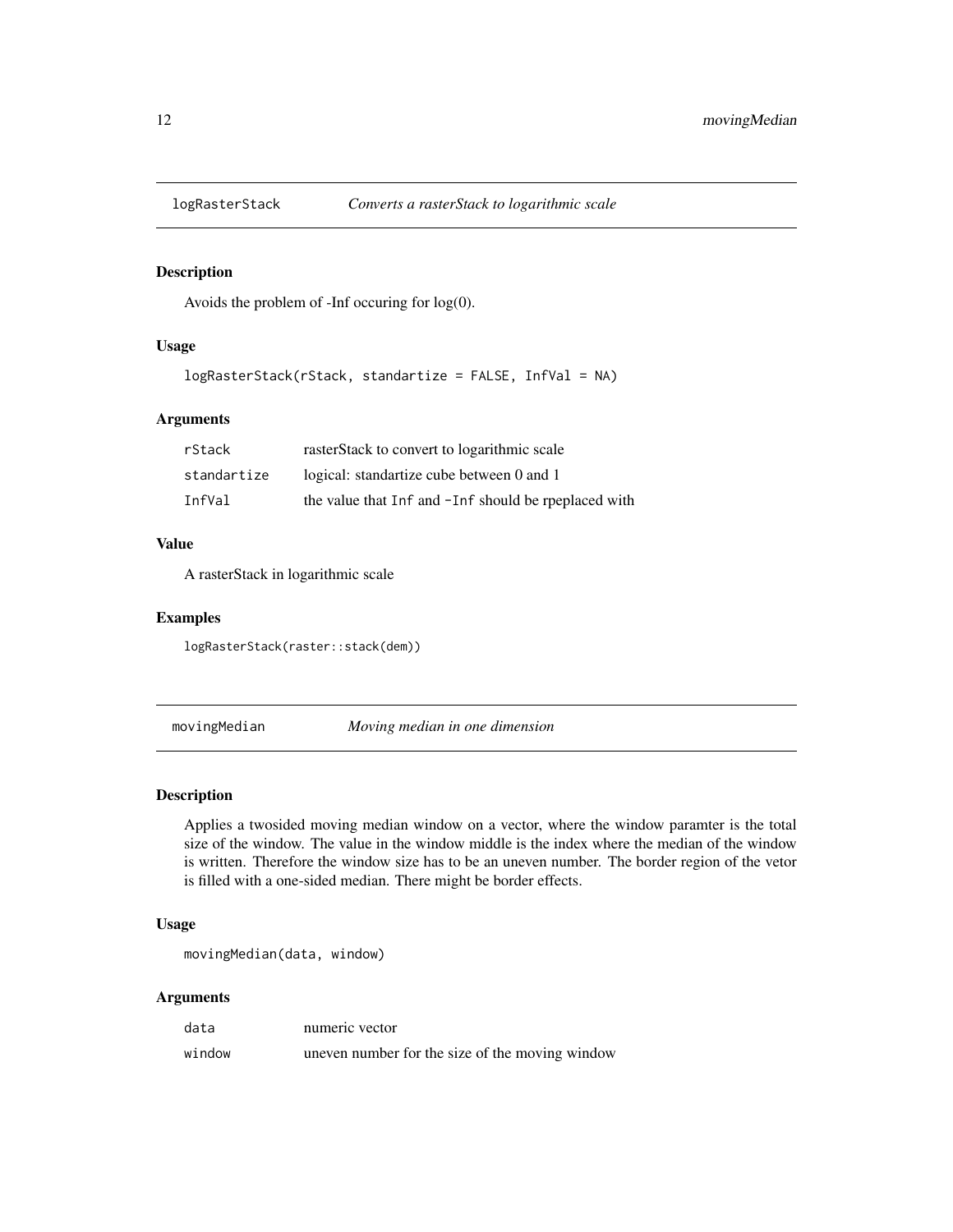# <span id="page-12-0"></span>n.sim.cond.3d 13

# Value

A numeric vector.

# Examples

```
movingMedian(sequence(1:10), window = 5)
```
<span id="page-12-1"></span>n.sim.cond.3d *Conditional Empirical Random Walks (CERW) in 3-D*

# Description

Creates multiple conditional empirical random walks, with a specific starting and ending point, geometrically similar to the initial trajectory by applying [sim.cond.3d](#page-26-1) multiple times.

#### Usage

```
n.sim.cond.3d(
  n.sim,
  n.locs,
  start = c(\emptyset, \emptyset, \emptyset),
  end = start,
  a0,
  g0,
  densities,
  qProbs,
  error = FALSE,
  parallel = FALSE,
  DEM = NULL,
  BG = NULL)
```
# Arguments

| n.sim     | number of CERWs to simulate                                                                                    |
|-----------|----------------------------------------------------------------------------------------------------------------|
| n.locs    | length of the trajectory in locations                                                                          |
| start     | numeric vector of length 3 with the coordinates of the start point                                             |
| end       | numeric vector of length 3 with the coordinates of the end point                                               |
| a0        | initial incoming heading in radian                                                                             |
| g0        | initial incoming gradient/polar angle in radian                                                                |
| densities | list object returned by the get.densities.3d function                                                          |
| qProbs    | list object returned by the qProb.3d function                                                                  |
| error     | logical: add random noise to the turn angle, lift angle and step length to account<br>for errors measurements? |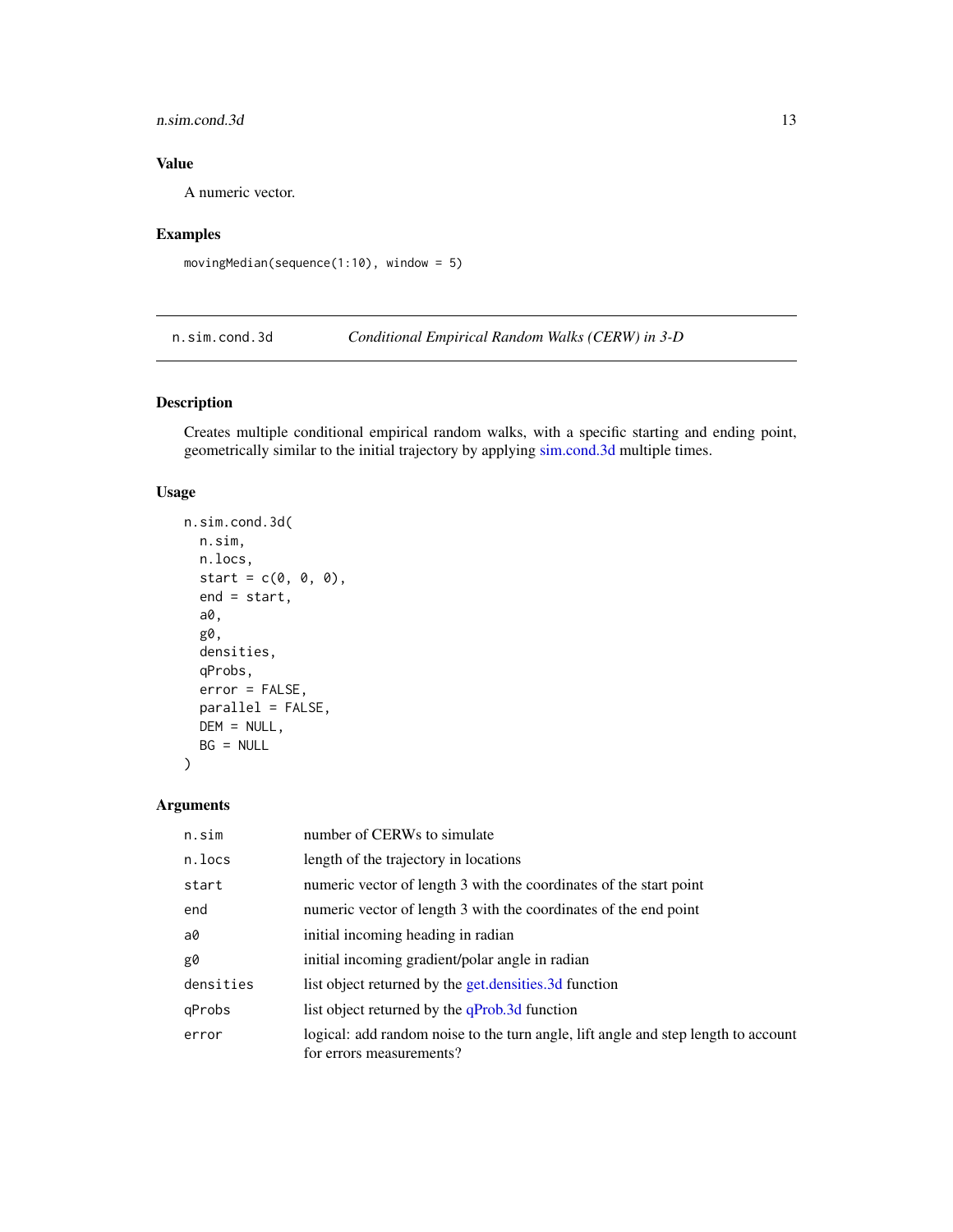<span id="page-13-0"></span>

| parallel | logical: run computations in parallel (n-1 cores)? Or numeric: the number of<br>nodes (maximum: n - 1 cores) |
|----------|--------------------------------------------------------------------------------------------------------------|
| DEM      | raster layer containing a digital elevation model, covering the area between start<br>and end point          |
| ΒG       | a background raster layer that can be used to inform the choice of steps                                     |

# Value

A list containing the CERWs or NULLs if dead ends have been encountered.

#### Examples

```
niclas <- track.properties.3d(niclas)
n.locs <- 3
P <- get.track.densities.3d(niclas)
f <- 1500
start <- Reduce(c, niclas[1, 1:3])
end <- Reduce(c, niclas[n.locs, 1:3])
a0 <- niclas$a[1]
g0 <- niclas$g[1]
uerw <- sim.uncond.3d(
  n.locs * f, start = start, a0 = a0, g0 = g0, densities = P
\lambdaQ <- qProb.3d(uerw, n.locs)
n.sim.cond.3d(
 n.sim = 2, n.locs = n.locs,start = start, end = end,
  a0 = a0, g0 = g0,
  densities = P, qProbs = Q\mathcal{L}
```
n.sim.glidingSoaring.3d

*Simulates multiple 'gliding & soaring' tracks with a given number of gliding steps*

#### Description

Creates conditional empirical random walks in gliding mode, between a start and end point. The walk is performed on a MODE layer and, if provided, additionally on a background and digital elevation layer. The gliding is simulated with [sim.cond.3d](#page-26-1) and soaring with [sim.uncond.3d,](#page-29-1) therefore soaring is not restricted towards the target and can happen completly free as long as there are good thermal conditions. It is important to extract for every mode in the MODE raster layer a corresponding densities object with [get.densities.3d](#page-6-1) and pass them to the function.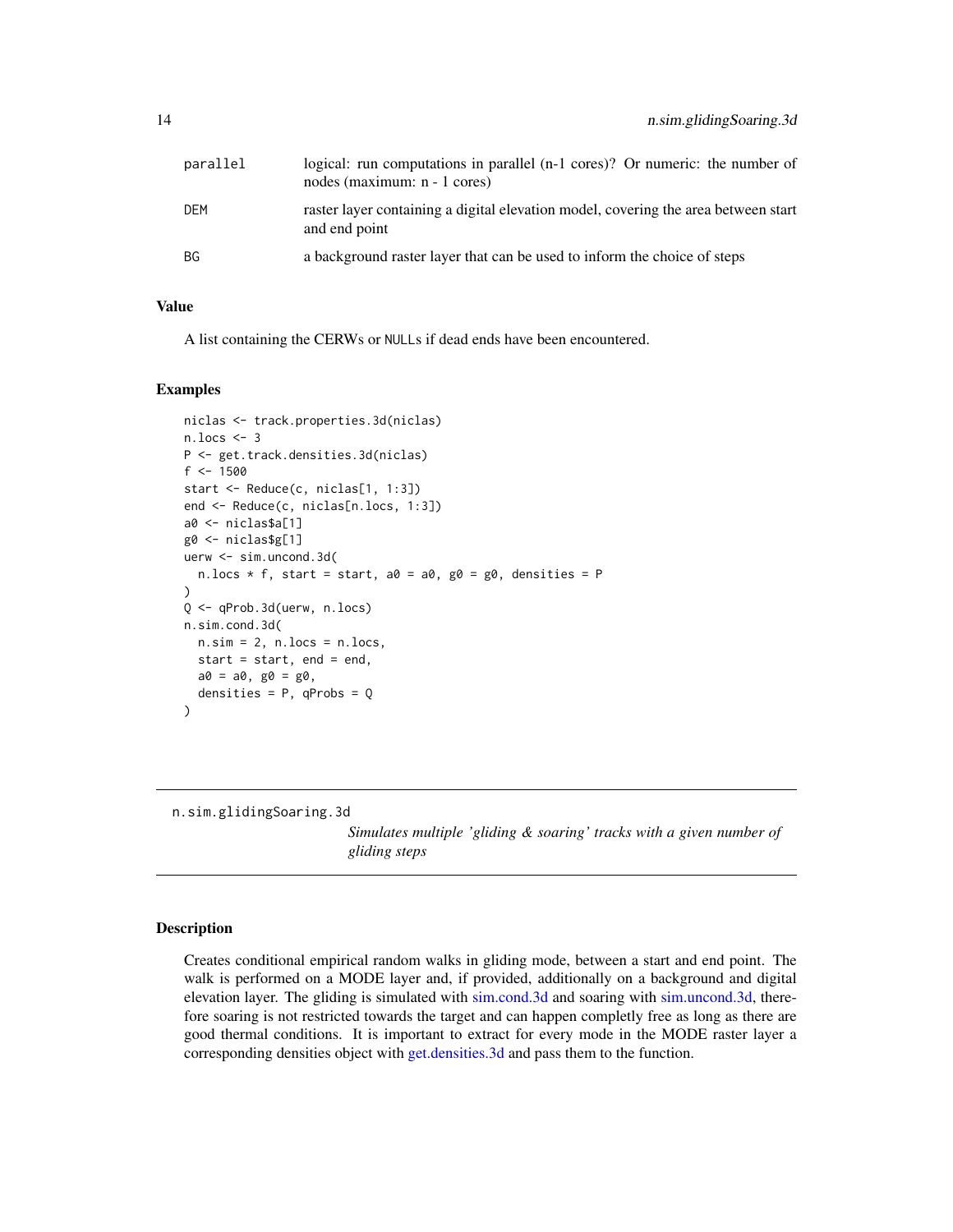# <span id="page-14-0"></span>Usage

```
n.sim.glidingSoaring.3d(
  n.sim = 1,parallel = FALSE,
  MODE,
  dGliding,
  dSoaring,
  qGliding,
  start = c(\emptyset, \emptyset, \emptyset),
  end = start,
  a0,
  g0,
  error = TRUE,smoothTransition = TRUE,
  glideRatio = 20,
  DEM = NULL,
  BG = NULL,verbose = FALSE
)
```
# Arguments

| n.sim            | number of simulations to produce                                                                                                    |  |
|------------------|-------------------------------------------------------------------------------------------------------------------------------------|--|
| parallel         | logical: run computations in parallel (n-1 cores)? Or numeric: the number of<br>nodes (maximum: n - 1 cores)                        |  |
| <b>MODE</b>      | raster layer containing the number/index of the mode, which should be used at<br>each location                                      |  |
| dGliding         | density object returned by the get.densities.3d function for gliding mode                                                           |  |
| dSoaring         | density object returned by the get.densities.3d function for soaring mode                                                           |  |
| qGliding         | the Q probabilities for the steps in gliding mode $(qProb.3d)$                                                                      |  |
| start            | numeric vector of length 3 with the coordinates of the start point                                                                  |  |
| end              | numeric vector of length 3 with the coordinates of the end point                                                                    |  |
| a0               | initial incoming heading in radian                                                                                                  |  |
| g0               | initial incoming gradient/polar angle in radian                                                                                     |  |
| error            | logical: add random noise to the turn angle, lift angle and step length to account<br>for errors measurements?                      |  |
| smoothTransition |                                                                                                                                     |  |
|                  | logical: should the transitions between soaring and the following gliding sec-<br>tions be smoothed? Recommended to avoid dead ends |  |
| glideRatio       | ratio between vertical and horizontal movement, by default set to 15 meters<br>forward movement per meter vertical movement         |  |
| <b>DEM</b>       | raster layer containing a digital elevation model, covering the area between start<br>and end point                                 |  |
| <b>BG</b>        | a background raster layer that can be used to inform the choice of steps                                                            |  |
| verbose          | logical: print current mode used?                                                                                                   |  |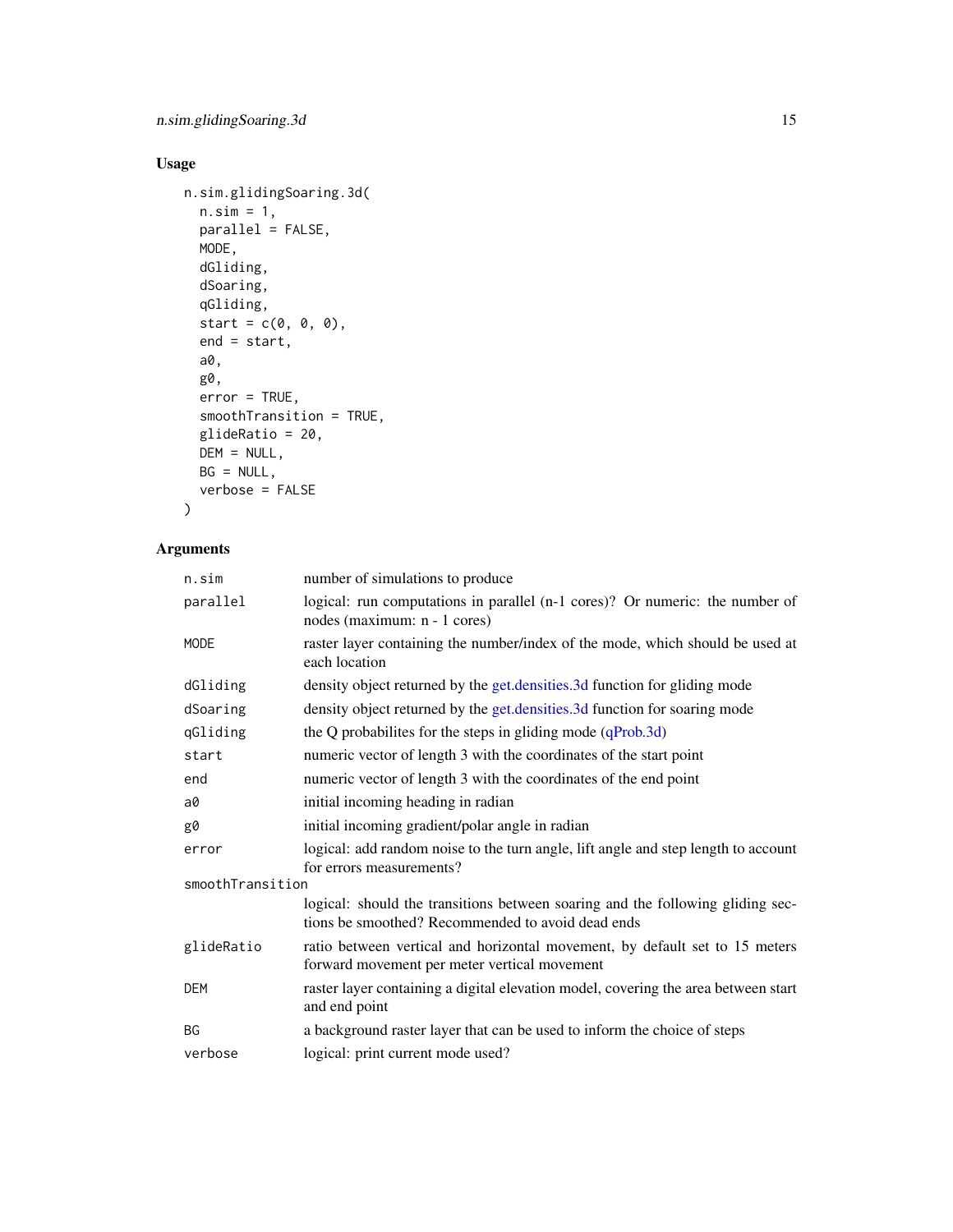A list containing 'soaring-gliding' trajectories or NULLs if dead ends have been encountered.

#### **Note**

The MODE raster layer must be in the following structure: Gliding pixels have the value 1 and soaring pixel the values 2. NA's are not allowed in the raster.

# Examples

print("tbd.")

niclas *Example track data.frame*

#### Description

This is data to be included in the package and can be used to test its functionality. The track consists of x, y and z coordinates and represents the movement of a stork called niclas in the Swiss midlands.

#### References

<https://www.movebank.org>

parpbapply *Parallel apply with progressbar*

#### Description

Function detects the operating system and chooses the approximate kind of process for parallelizing the task: Windows: PSOCKCluster, Unix: Forking.

```
parpbapply(
 X,
  FUN,
 MARGIN,
 packages = NULL,
 export = NULL,envir = environment(),
  nNodes = parallel::detectCores() - 1
)
```
<span id="page-15-0"></span>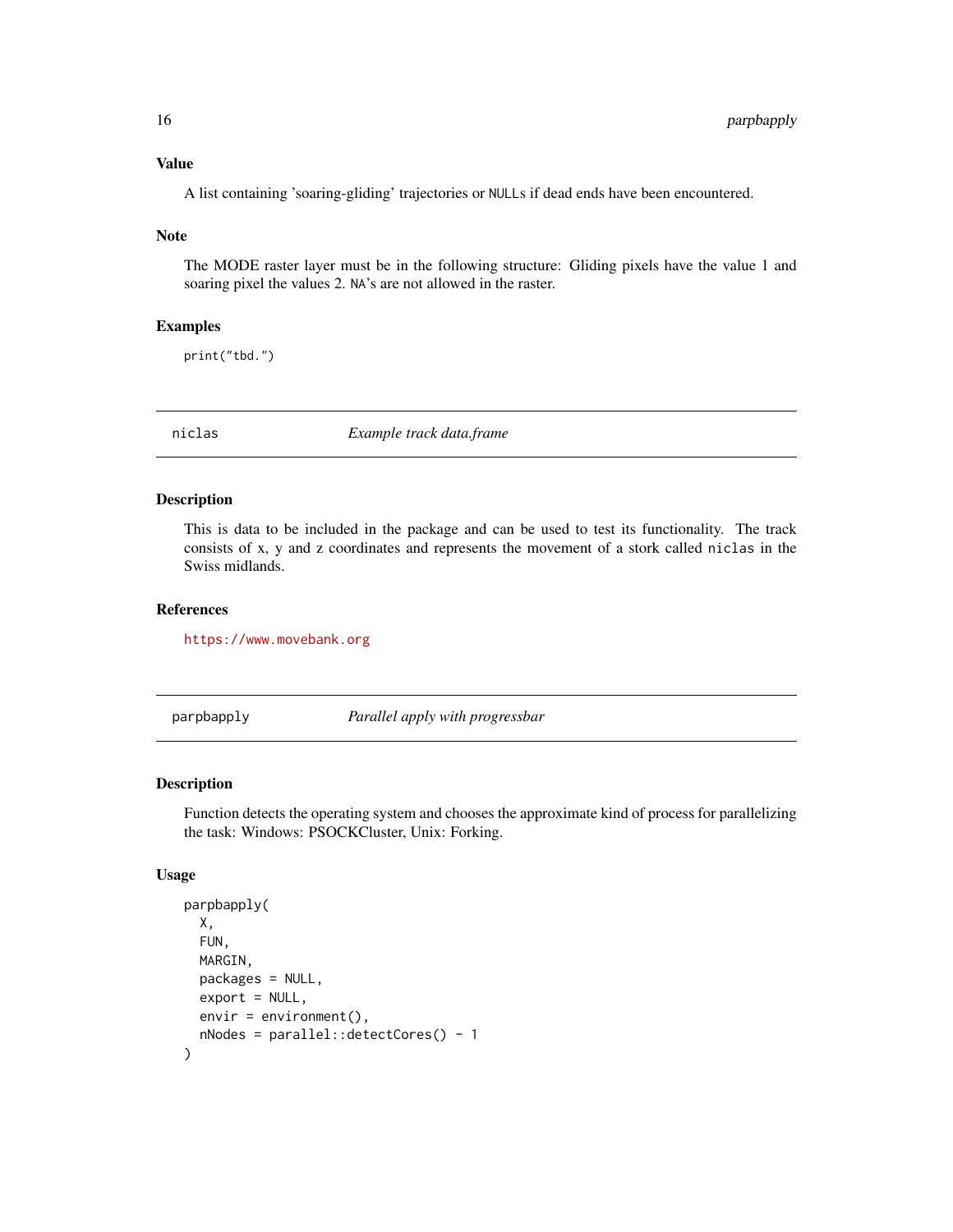# <span id="page-16-0"></span>parpblapply 17

#### Arguments

| X          | an array, including a matrix.                                                                                                                                                                                                                                        |
|------------|----------------------------------------------------------------------------------------------------------------------------------------------------------------------------------------------------------------------------------------------------------------------|
| <b>FUN</b> | function, the function to be applied to each element of X                                                                                                                                                                                                            |
| MARGIN     | a vector giving the subscripts which the function will be applied over. E.g.,<br>for a matrix 1 indicates rows, 2 indicates columns, $c(1, 2)$ indicates rows and<br>columns. Where X has named dimnames, it can be a character vector selecting<br>dimension names. |
| packages   | character vector, Only relevant for Windows: the packages needed in the func-<br>tion provided, eg. c("MASS", "data.table")                                                                                                                                          |
| export     | character vector, Only relevant for Windows: the varibales needed in the func-<br>tion provided, eg. c("df", "vec")                                                                                                                                                  |
| envir      | environment, Only relevant for Windows: Environment from which the vari-<br>ables should be exported from                                                                                                                                                            |
| nNodes     | numeric, Number of processes to start (unix: best to fit with the available Cores)                                                                                                                                                                                   |

### Value

Returns a vector or array or list of values obtained by applying a function to margins of an array or matrix.

# Examples

 $n < - 1000$ df <- data.frame(  $x = seq(1, n, 1),$  $y = -seq(1, n, 1)$ )  $a \leq -p$ arpbapply(X = df, FUN = sum, MARGIN = 1, nNodes = 2)

parpblapply *Parallel lapply with progressbar*

# Description

Function detects the operating system and chooses the approximate kind of process for parallelizing the task: Windows: PSOCKCluster, Unix: Forking.

```
parpblapply(
 X,
  FUN,
 packages = NULL,
 export = NULL,envir = environment(),
  nNodes = parallel::detectCores() - 1
\mathcal{L}
```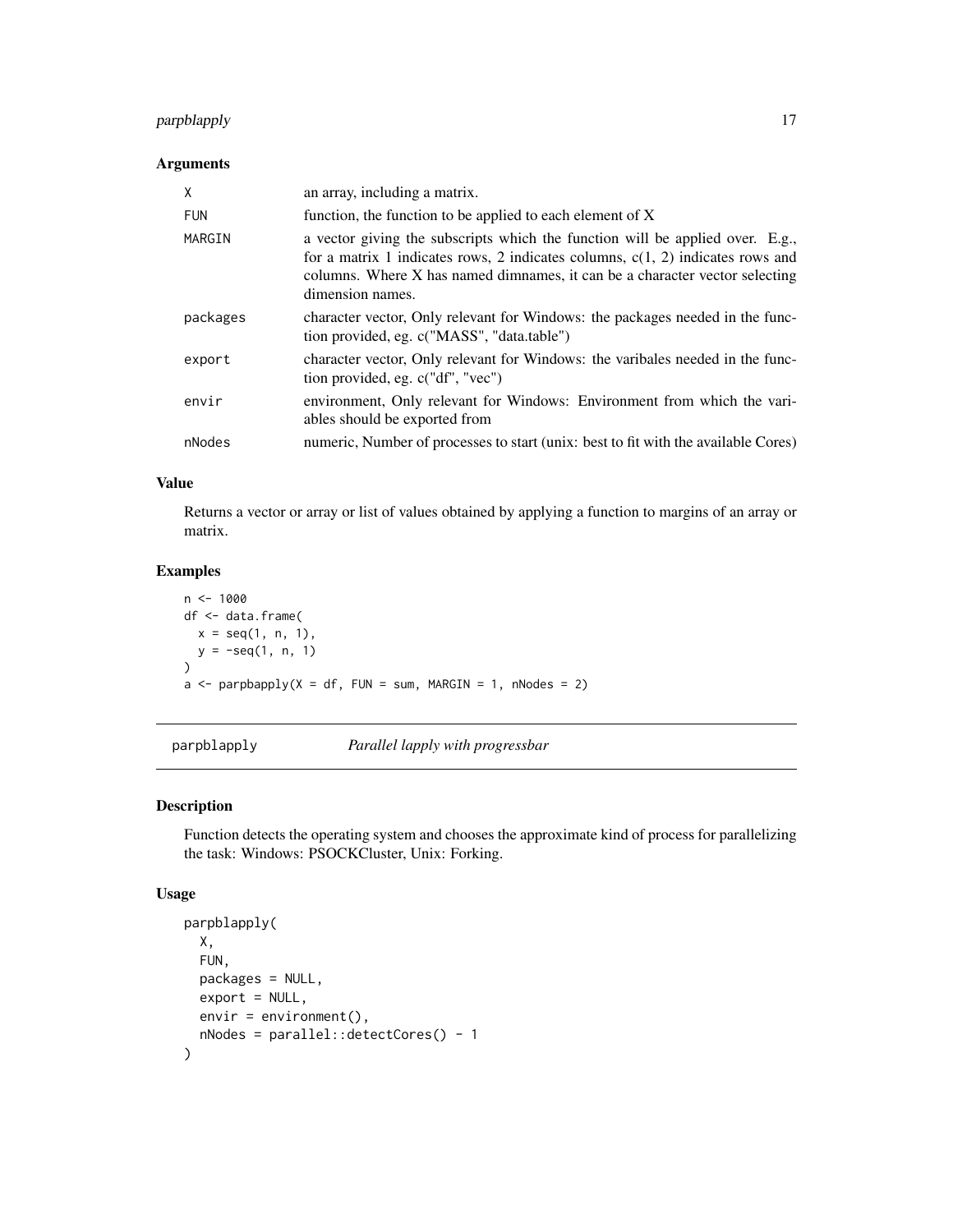# <span id="page-17-0"></span>Arguments

| $\mathsf{X}$ | a vector (atomic or list) or an expression object. Other objects (including classed<br>objects) will be coerced by base: as list |
|--------------|----------------------------------------------------------------------------------------------------------------------------------|
| <b>FUN</b>   | function, the function to be applied to each element of X                                                                        |
| packages     | character vector, Only relevant for Windows: the packages needed in the func-<br>tion provided, eg. c("MASS", "data.table")      |
| export       | character vector, Only relevant for Windows: the varibales needed in the func-<br>tion provided, eg. c("df", "vec")              |
| envir        | environment, Only relevant for Windows: Environment from which the vari-<br>ables should be exported from                        |
| nNodes       | numeric, Number of processes to start (unix: best to fit with the available Cores)                                               |
|              |                                                                                                                                  |

# Value

A list with the results.

# Examples

```
square \leq function(x) {
  x * x
}
\frac{1}{1} <- parpblapply(X = 1:1000, FUN = square, export = c("square"), nNodes = 2)
```
parpbsapply *Parallel sapply with progressbar*

# Description

Function detects the operating system and chooses the approximate kind of process for parallelizing the task: Windows: PSOCKCluster, Unix: Forking.

```
parpbsapply(
 X,
  FUN,
 packages = NULL,
 export = NULL,envir = environment(),
  nNodes = parallel::detectCores() - 1
\mathcal{L}
```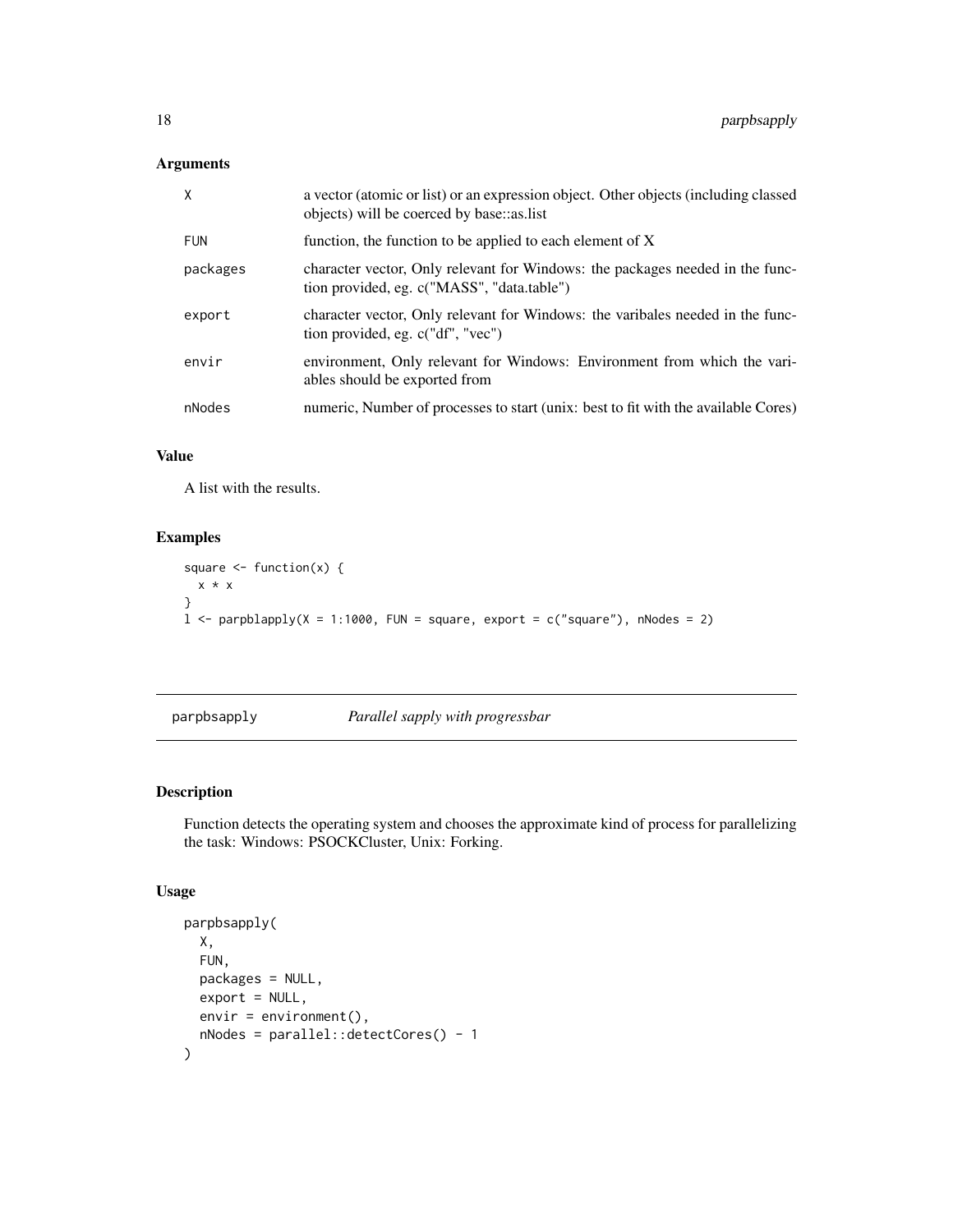#### <span id="page-18-0"></span>plot2d and the contract of the contract of the contract of the contract of the contract of the contract of the contract of the contract of the contract of the contract of the contract of the contract of the contract of the

# Arguments

| X          | a vector (atomic or list) or an expression object. Other objects (including classed<br>objects) will be coerced by base: as list. |
|------------|-----------------------------------------------------------------------------------------------------------------------------------|
| <b>FUN</b> | function, the function to be applied to each element of $X$                                                                       |
| packages   | character vector, Only relevant for Windows: the packages needed in the func-<br>tion provided, eg. c("MASS", "data.table")       |
| export     | character vector, Only relevant for Windows: the varibales needed in the func-<br>tion provided, eg. c("df", "vec")               |
| envir      | environment, Only relevant for Windows: Environment from which the vari-<br>ables should be exported from                         |
| nNodes     | numeric, Number of processes to start (unix: best to fit with the available Cores)                                                |

# Value

A vector with the results.

# Examples

```
square \leq function(x) {
 x * x
}
s \le parpbsapply(X = 1:1000, FUN = square, export = c("square"), nNodes = 2)
```
plot2d *Plot function to plot the 3-D tracks in 2-D plane*

# Description

Plot function to plot the 3-D tracks in 2-D plane

```
plot2d(
  origTrack,
  simTrack = NULL,
  titleText = character(1),
  DEM = NULL,
  BG = NULL,padding = 0.1,
  alpha = 0.7,
  resolution = 500
\mathcal{L}
```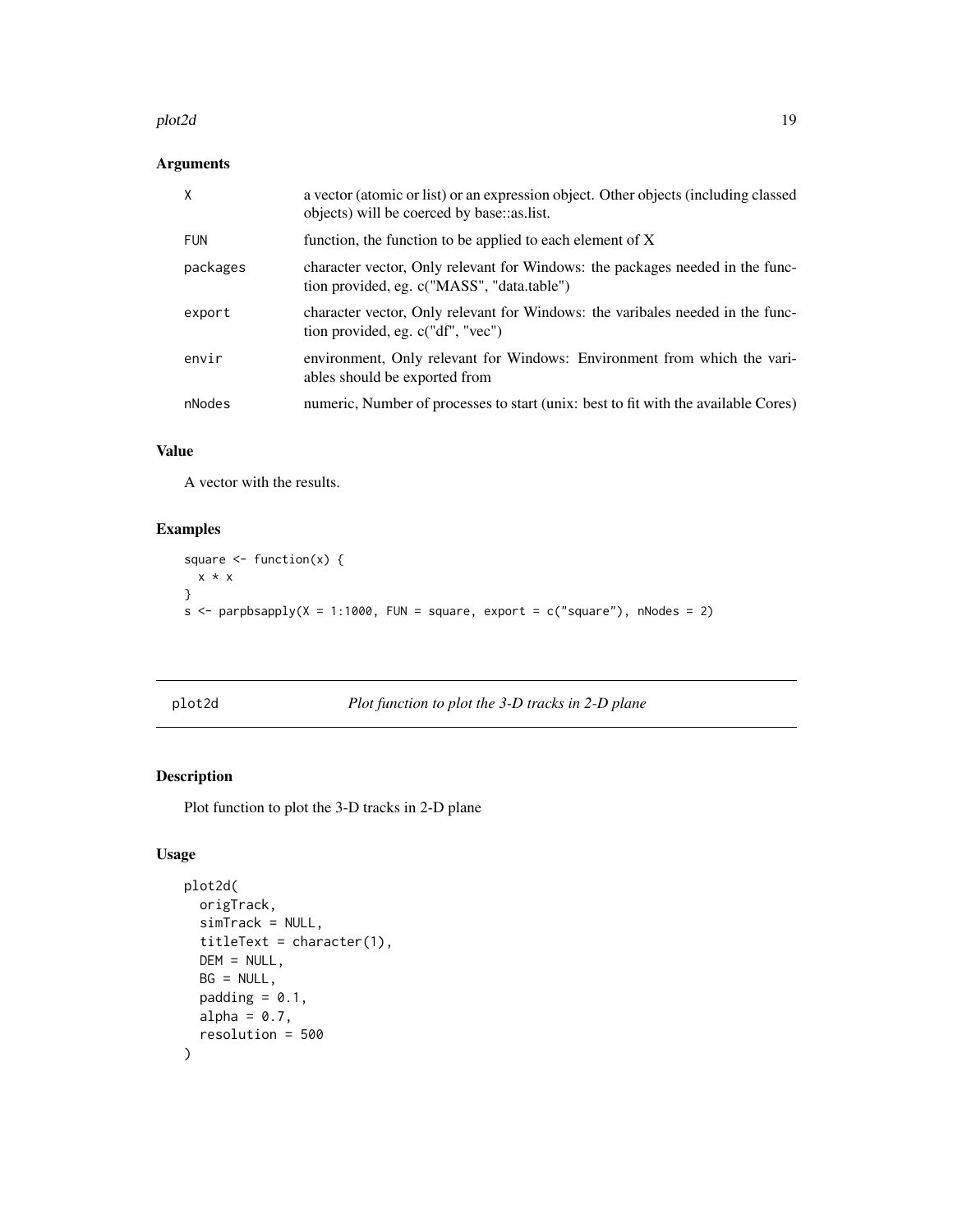# Arguments

| origTrack  | a list containing data.frames with x, y, z coordinates or a data.frame         |
|------------|--------------------------------------------------------------------------------|
| simTrack   | a list containing data.frames with x, y, z coordinates or a data.frame         |
| titleText  | string with title of the plot                                                  |
| DEM        | an object of type RasterLayer, needs overlapping extent with the line(s)       |
| BG         | an object of type RasterLayer, needs overlapping extent with the line(s)       |
| padding    | adds a pad to the 2-D space in percentage (by default set to $0.1$ )           |
| alpha      | a number between 0 and 1, to specify the transparency of the simulated line(s) |
| resolution | number of pixels the rasters are downsampled to (by default set to 500 pixels) |

# Value

A ggplot2 object.

# Examples

plot2d(niclas)

| plot3d | Plot track(s) with a surface of a digital elevation model in three di- |
|--------|------------------------------------------------------------------------|
|        | mensions                                                               |

# Description

Plot track(s) with a surface of a digital elevation model in three dimensions

# Usage

```
plot3d(
 origTrack,
 simTrack = NULL,
 titleText = character(1),
 DEM = NULL,
 padding = 0.1,
  timesHeight = 10
)
```
# Arguments

| origTrack   | a list containing data.frames with x, y, z coordinates or a data.frame   |
|-------------|--------------------------------------------------------------------------|
| simTrack    | a list containing data frames with x, y, z coordinates or a data frame   |
| titleText   | string with title of the plot                                            |
| <b>DEM</b>  | an object of type RasterLayer, needs overlapping extent with the line(s) |
| padding     | adds a pad to the 2-D space in percentage (by default set to $0.1$ )     |
| timesHeight | multiply the height scale by a scalar (by default set to 10)             |

<span id="page-19-0"></span>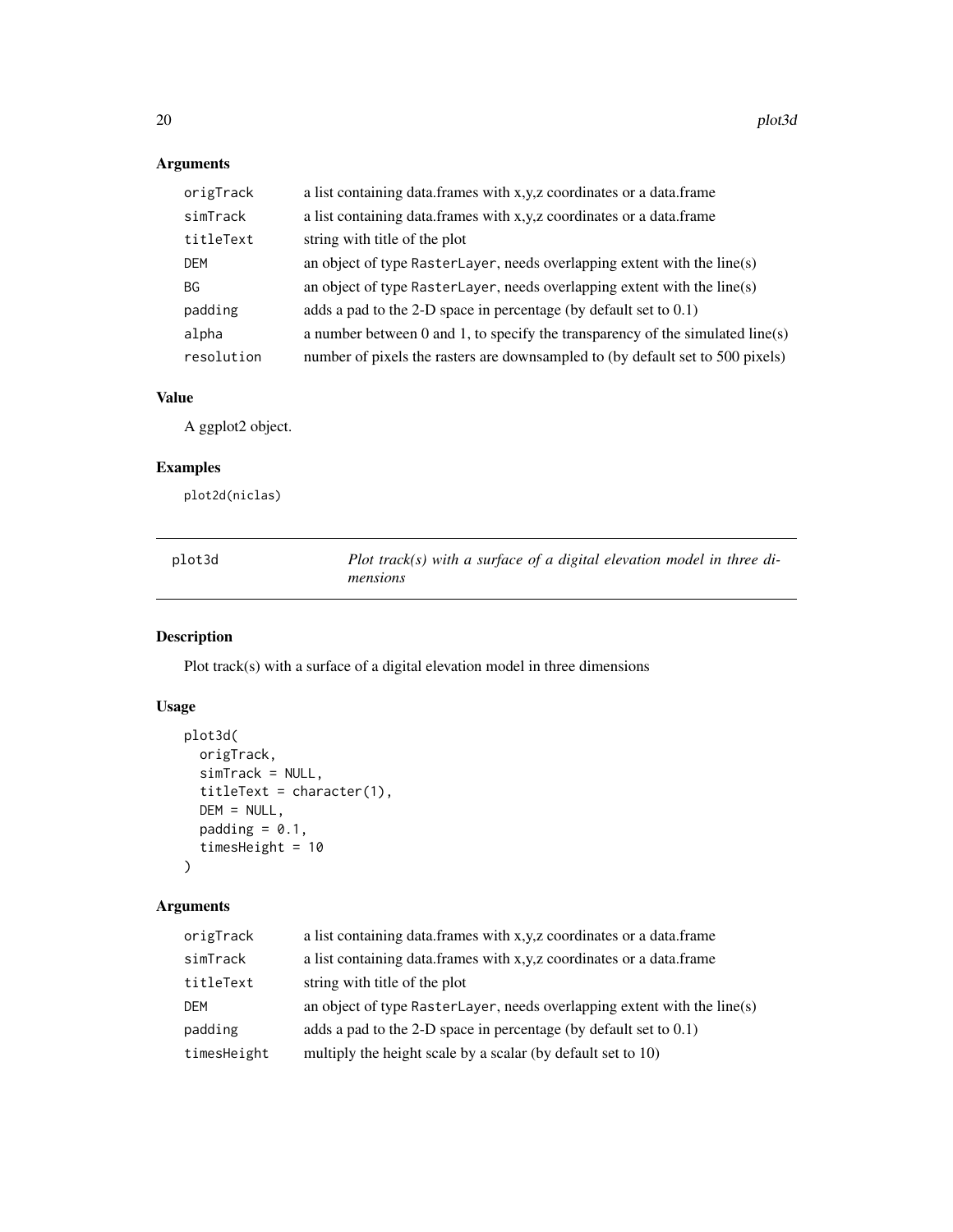# <span id="page-20-0"></span>plot3d.densities 21

# Value

Plots a plotly object

# Examples

plot3d(niclas)

plot3d.densities *Density plots of turn angle, lift angle and step length*

# Description

The function takes either one track or two tracks. The second track can be a list of tracks (eg. the output of [n.sim.cond.3d\)](#page-12-1), Then the densities of turn angle, lift angle and step length of all the simulations is taken. Additionally the autodifferences parameter can be set to true, then the densities of the autodifferences in turn angle, lift angle and step length are visualized.

# Usage

```
plot3d.densities(
  track1,
  track2 = NULL,autodifferences = FALSE,
  scaleDensities = FALSE
\lambda
```
#### Arguments

| track1          | a list containing a data.frame with x,y,z coordinates or a data.frame                                                         |
|-----------------|-------------------------------------------------------------------------------------------------------------------------------|
| track2          | a list containing a data.frame with x,y,z coordinates or a data.frame                                                         |
| autodifferences |                                                                                                                               |
|                 | logical: should the densities of the autodifferences in turn angle, lift angle and<br>step length are visualized.             |
|                 | scaleDensities logical: should densities be scaled between 0 and 1, then sum of the area under<br>the curve is not 1 anymore! |

# Value

A ggplot2 object.

# Examples

plot3d.densities(niclas)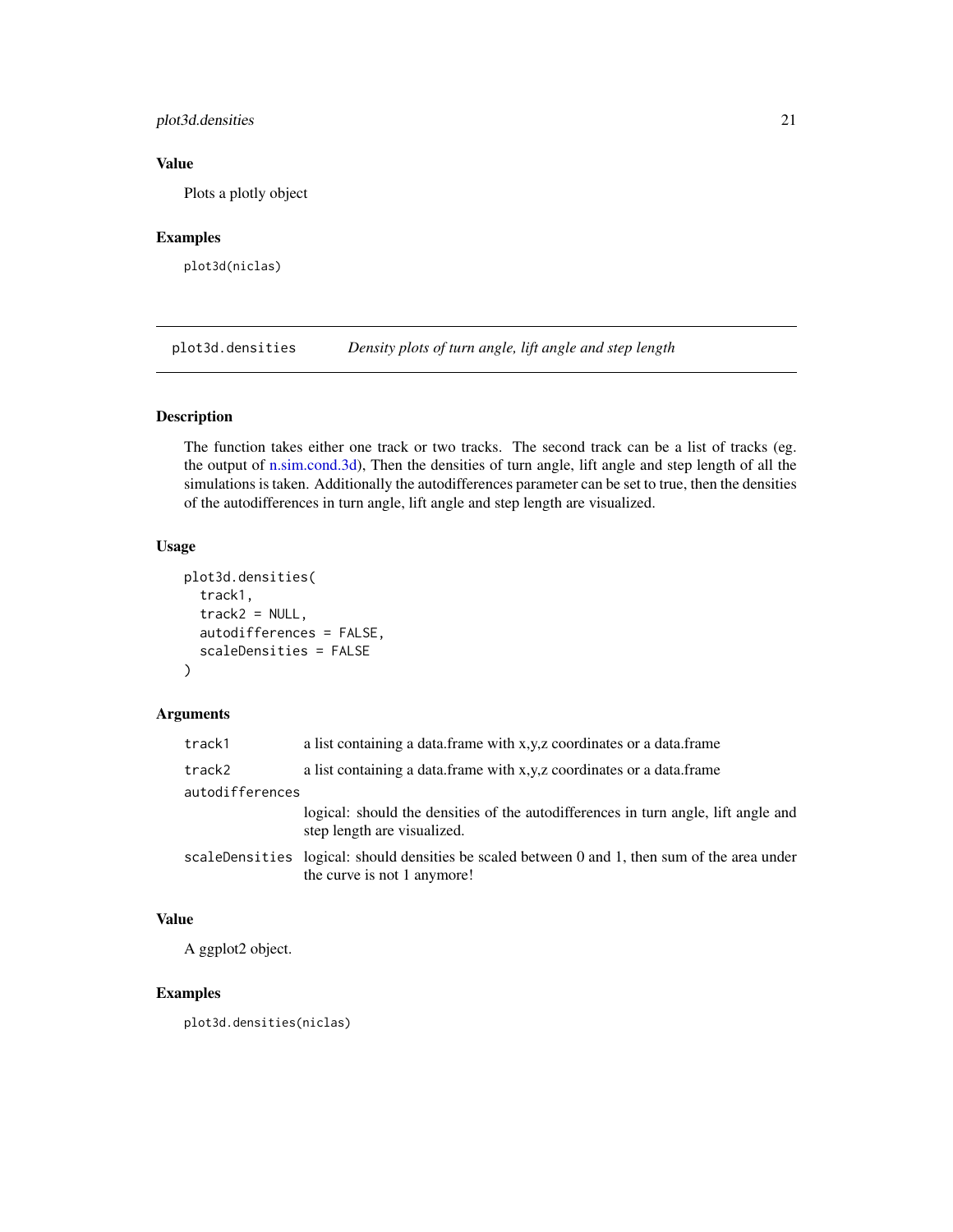<span id="page-21-0"></span>

If the layout is something like matrix(c(1,2,3,3),nrow=2,byrow=TRUE), then plot 1 will go in the upper left, 2 will go in the upper right, and 3 will go all the way across the bottom.

#### Usage

```
plot3d.multiplot(..., plotlist = NULL, cols = 1, layout = NULL)
```
#### Arguments

| $\cdot$  | ggplot objects                                               |
|----------|--------------------------------------------------------------|
| plotlist | a list of ggplot objects                                     |
| cols     | number of columns in layout                                  |
| layout   | a matrix specifying the layout. If present, cols is ignored. |

# Value

Nothing, plots the ggplot2 objects.

#### Examples

plot3d.multiplot(plot2d(niclas), plot2d(niclas), plot2d(niclas))

plot3d.tldCube *Visualize turn-lift-step histogram*

# Description

Creates a three dimensional scatterplot of the possibles next steps, based on the tldCube, which was extracted from a track.

#### Usage

plot3d.tldCube(tldCube)

#### Arguments

tldCube tldCube; the ouptut from [turnLiftStepHist](#page-36-1) or [get.densities.3d](#page-6-1)

# Value

Plots a plotly object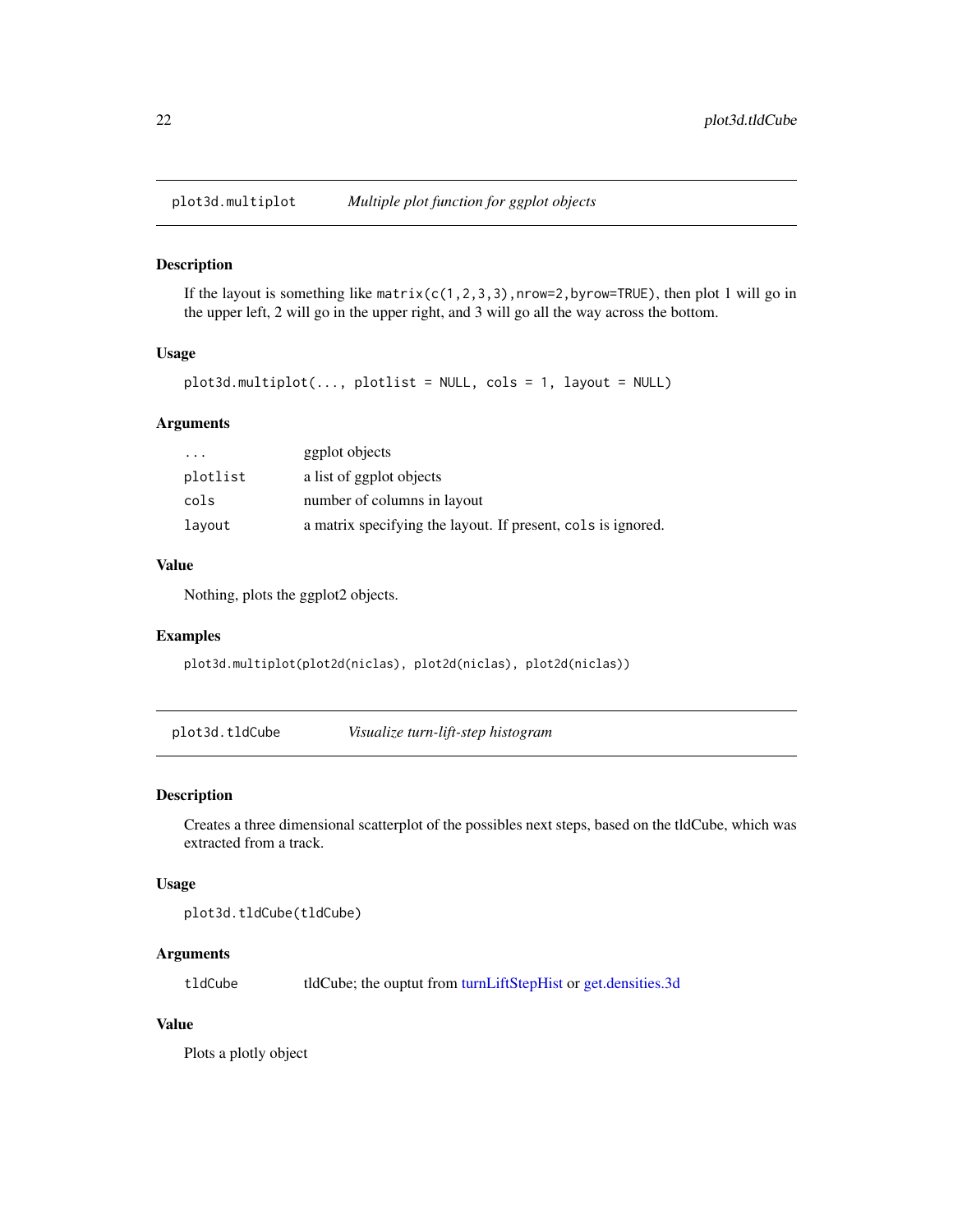# <span id="page-22-0"></span>plotRaster 23

# Examples

```
P <- get.track.densities.3d(niclas)
suppressWarnings(plot3d.tldCube(P$tldCube))
```
plotRaster *Plots a rasterLayer or rasterStack*

# Description

Plots a rasterLayer or rasterStack

#### Usage

```
plotRaster(r, title = character(0), centerColorBar = FALSE, ncol = NULL)
```
# Arguments

|       | rasterLayer or rasterStack                                                 |
|-------|----------------------------------------------------------------------------|
| title | title text of $plot(s)$                                                    |
|       | centerColorBar logical: center colobar around 0 and use RdBuTheme()?       |
| ncol  | number of columns to plot a stack, by default estimated by the square root |

# Value

Plots the rasters

#### Examples

plotRaster(dem)

qProb.3d *Q probabilities for n steps*

# Description

Calculates the Q probability, representing the pull to the target. The number of steps on which the Q prob will be quantified is number of total segments less than one (the last step is defined by the target itself).

```
qProb.3d(sim, n.locs, parallel = FALSE, maxBin = 25)
```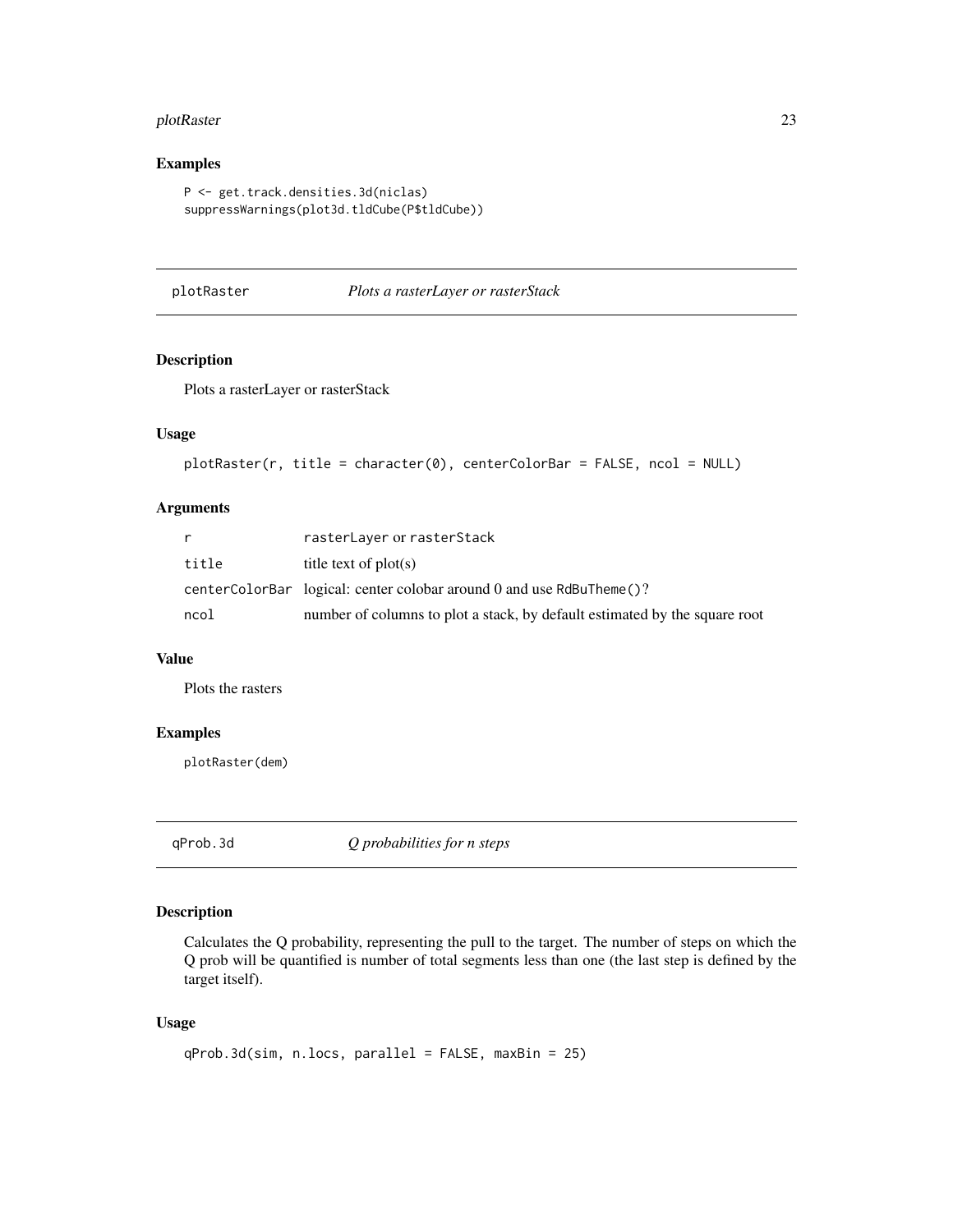# <span id="page-23-0"></span>Arguments

| sim      | the result of sim.uncond.3d, or a data frame with at least x,y,z-coordinates, the<br>arrival azimuth and the arrival gradient. |
|----------|--------------------------------------------------------------------------------------------------------------------------------|
| n.locs   | number of total segments to be modeled, the length of the desired conditional<br>empirical random walk                         |
| parallel | logical: run computations in parallel (n-1 cores)? Or numeric: the number of<br>nodes (maximum: n - 1 cores)                   |
| maxBin   | numeric scalar, maximum number of bins per dimension of the tld-cube (turn-<br>LiftStepHist)                                   |

# Value

A list containing the Q - tldCubes for every step

# Examples

qProb.3d(niclas, 3)

reproduce.track.3d *Reproduce a track with the eRTG3D*

# Description

Simulates n tracks with the geometrical properties of the original track, between the same start and end point.

```
reproduce.track.3d(
  track,
 n.sim = 1,parallel = FALSE,
  error = TRUE,
 DEM = NULL,
 BG = NULL,filterDeadEnds = TRUE,
 plot2d = FALSE,
 plot3d = FALSE,
 maxBin = 25,
  gradientDensity = TRUE
\mathcal{E}
```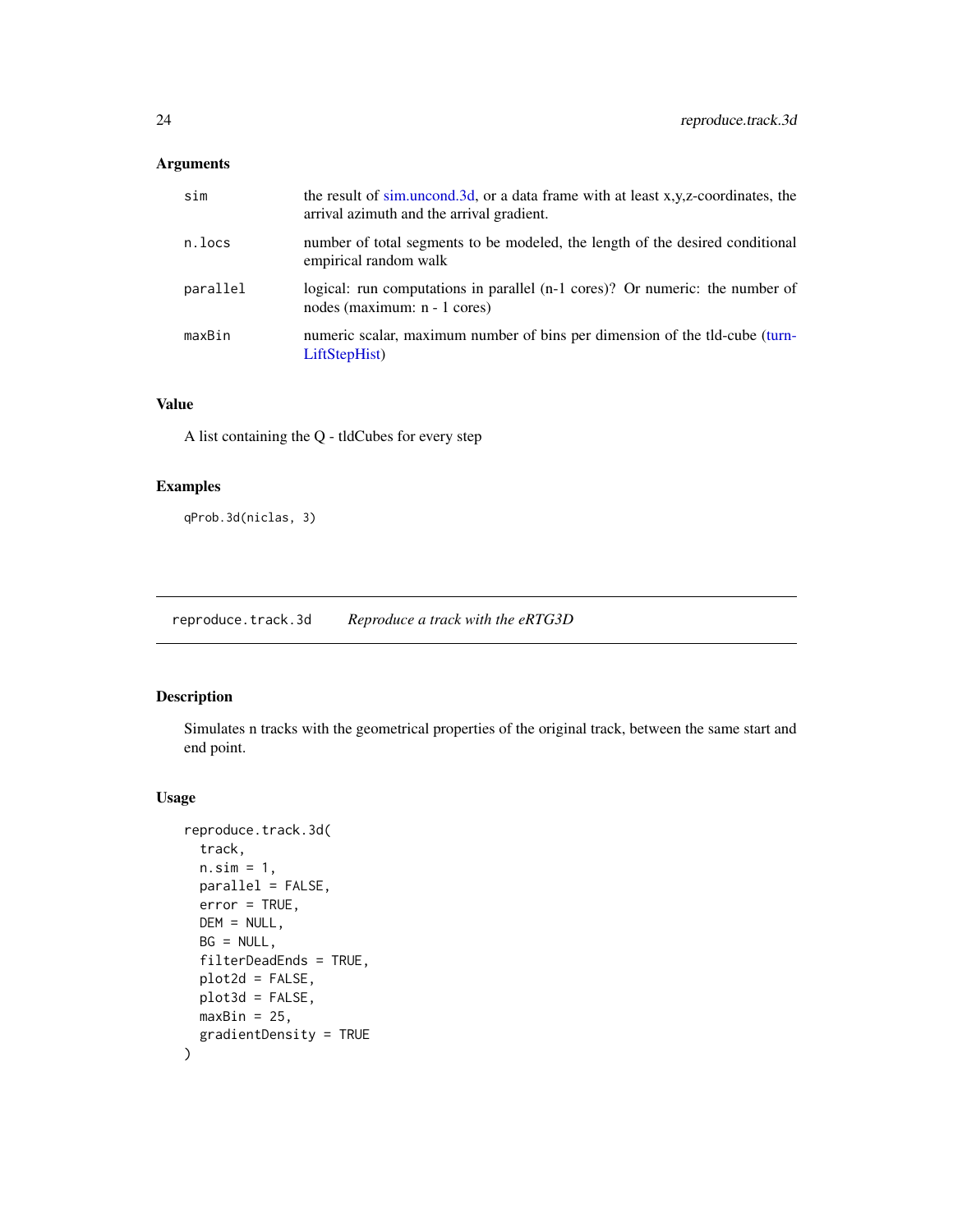# <span id="page-24-0"></span>saveImageSlices 25

# Arguments

| track           | data.frame with x,y,z coordinates of the original track                                                              |
|-----------------|----------------------------------------------------------------------------------------------------------------------|
| n.sim           | number of simulations that should be done                                                                            |
| parallel        | logical: run computations in parallel (n-1 cores)? Or numeric: the number of<br>nodes (maximum: n - 1 cores)         |
| error           | logical: add error term to movement in simulation?                                                                   |
| <b>DEM</b>      | a raster containing a digital elevation model, covering the same extent as the<br>track                              |
| <b>BG</b>       | a raster influencing the probabilities.                                                                              |
| filterDeadEnds  | logical: Remove tracks that ended in a dead end?                                                                     |
| plot2d          | logical: plot tracks on 2-D plane?                                                                                   |
| plot3d          | logical: plot tracks in 3-D?                                                                                         |
| maxBin          | numeric scalar, maximum number of bins per dimension of the tld-cube (turn-<br>LiftStepHist)                         |
| gradientDensity |                                                                                                                      |
|                 | logical: Should a distribution of the gradient angle be extracted and used in the<br>simulations (get.densities.3d)? |

# Value

A list or data.frame containing the simulated track(s) (CERW).

#### Examples

reproduce.track.3d(niclas[1:10, ])

| saveImageSlices | Export a dataCube as image slice sequence |
|-----------------|-------------------------------------------|
|                 |                                           |

# Description

Exports a dataCube of type rasterStack as Tiff image sequence. Image sequences are a common structure to represent voxel data and most of the specific software to visualize voxel data is able to read it (e.g. blender)

# Usage

```
saveImageSlices(rStack, filename, dir, NaVal = 0)
```
# Arguments

| rStack   | rasterStack to be saved to Tiff image slices                                               |
|----------|--------------------------------------------------------------------------------------------|
| filename | name of the image slices                                                                   |
| dir      | directory, where the slices should be stored                                               |
| NaVal    | numeric value that should represent NA values in the Tiff image, default is NaVal<br>$= 0$ |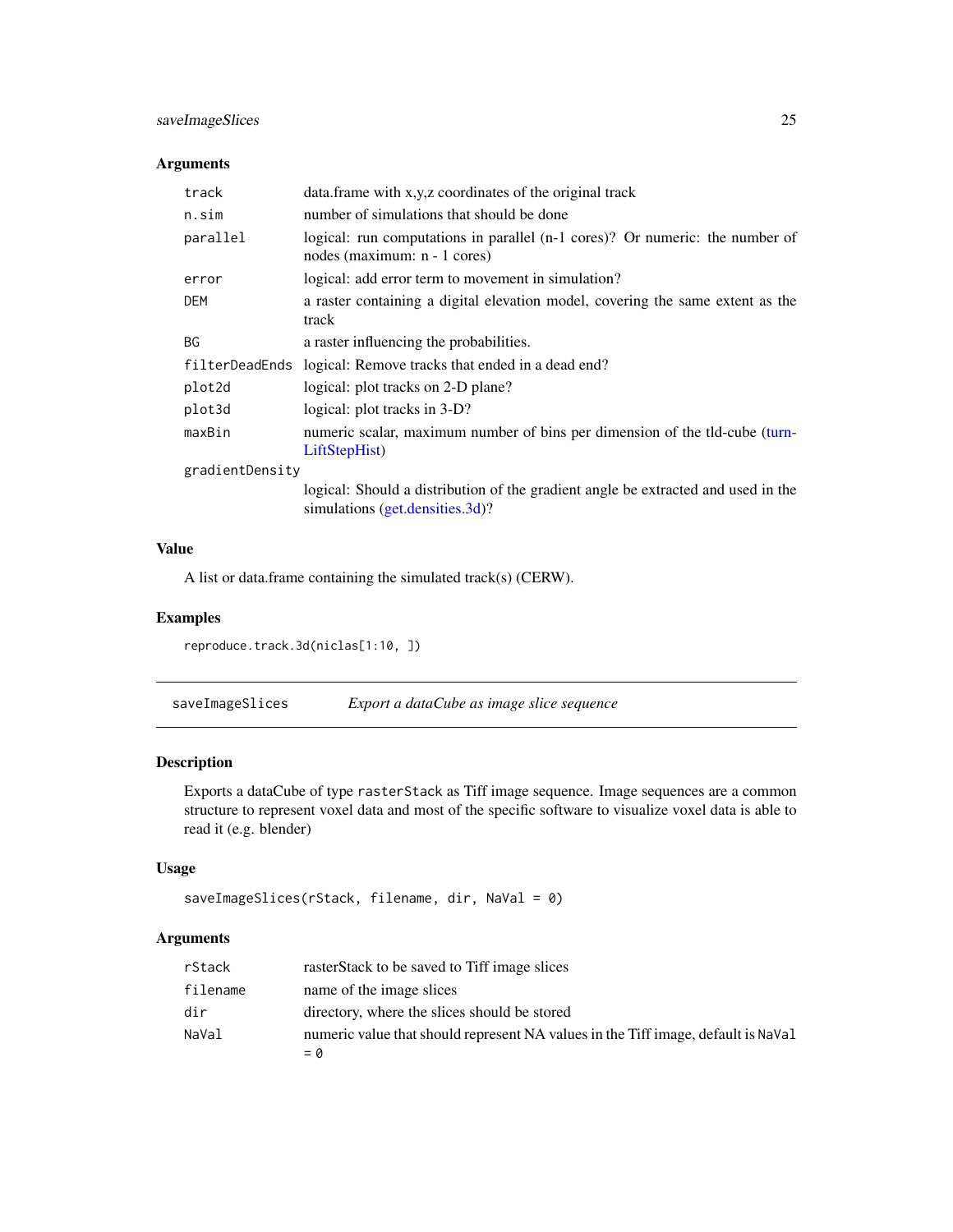# <span id="page-25-0"></span>Value

Saves the Tiff image files.

# Examples

```
crws <- lapply(X = seq(1:100), FUN = function(X) {
  sim.crw.3d(nStep = 100, rTurn = 0.99, rLift = 0.99, meanStep = 0.1)
})
points <- do.call("rbind", crws)
extent <- raster::extent(c(-10, 10, -10, 10))
ud <- voxelCount(points, extent,
  xyRes = 5,
  zMin = -10, zMax = 10, standardize = TRUE\mathcal{L}saveImageSlices(ud, filename = "saveImageSlices_test", dir = tempdir())
```
sf2df.3d *Converts a sf data.frame to a normal dataframe*

### Description

Converts a sf data.frame to a normal dataframe

# Usage

```
sf2df.3d(track)
```
#### Arguments

track An object of type 'sf,data.frame'

# Value

A data.frame.

# Examples

sf2df.3d(track2sf.3d(niclas, CRS = 4326))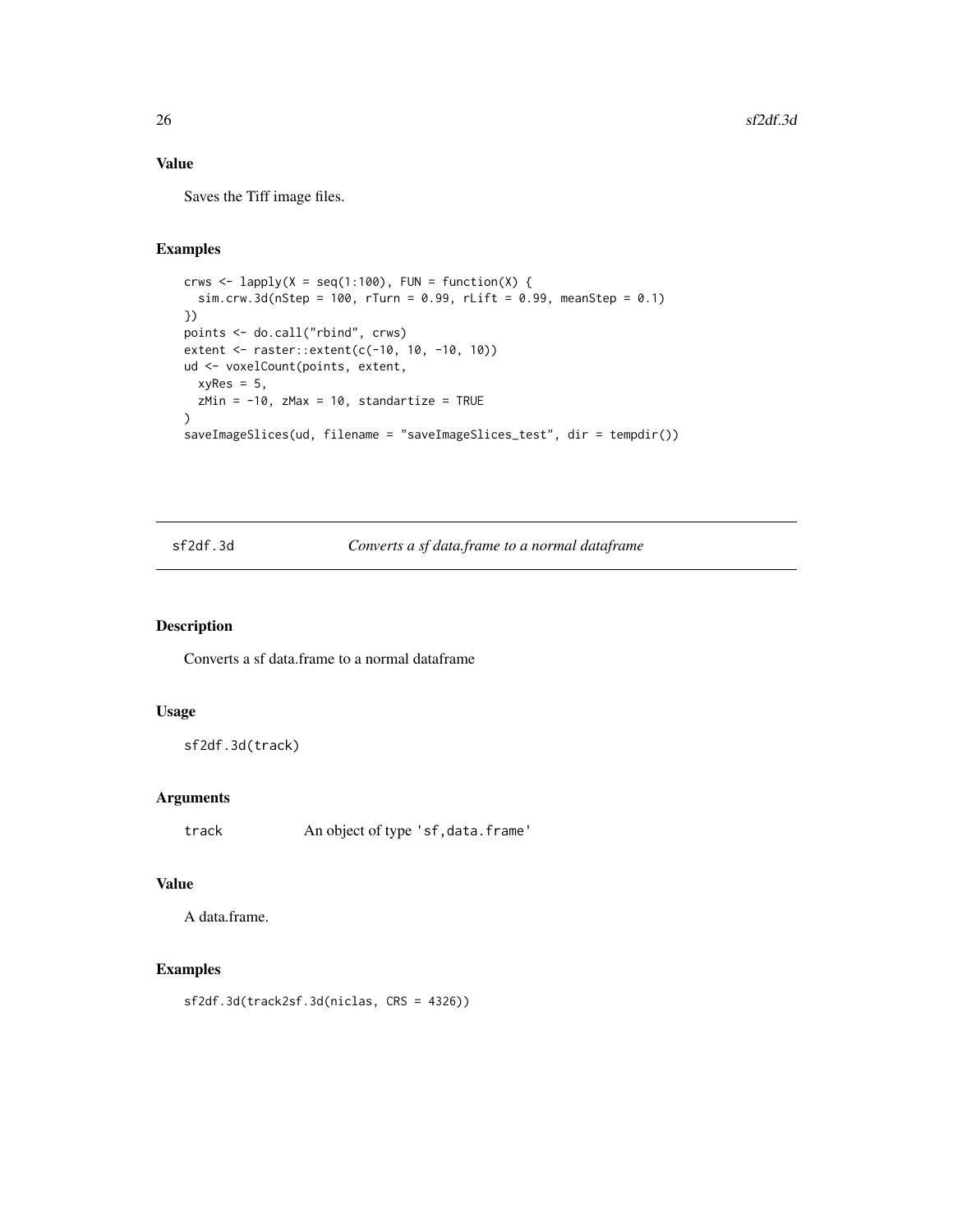<span id="page-26-1"></span><span id="page-26-0"></span>

Creates a conditional empirical random walk, with a specific starting and ending point, geometrically similar to the initial trajectory (extractMethod: raster overlay method can take "simple" or "bilinear")

# Usage

```
sim.cond.3d(
  n.locs,
  start = c(\emptyset, \emptyset, \emptyset),
  end = start,
  a0,
  g0,
  densities,
  qProbs,
  error = FALSE,
  DEM = NULL,
  BG = NULL)
```
# Arguments

| length of the trajectory in locations                                                                          |
|----------------------------------------------------------------------------------------------------------------|
| numeric vector of length 3 with the coordinates of the start point                                             |
| numeric vector of length 3 with the coordinates of the end point                                               |
| initial incoming heading in radian                                                                             |
| initial incoming gradient/polar angle in radian                                                                |
| list object returned by the get.densities.3d function                                                          |
| list object returned by the qProb.3d function                                                                  |
| logical: add random noise to the turn angle, lift angle and step length to account<br>for errors measurements? |
| raster layer containing a digital elevation model, covering the area between start<br>and end point            |
| a background raster layer that can be used to inform the choice of steps                                       |
|                                                                                                                |

#### Value

A trajectory in the form of data.frame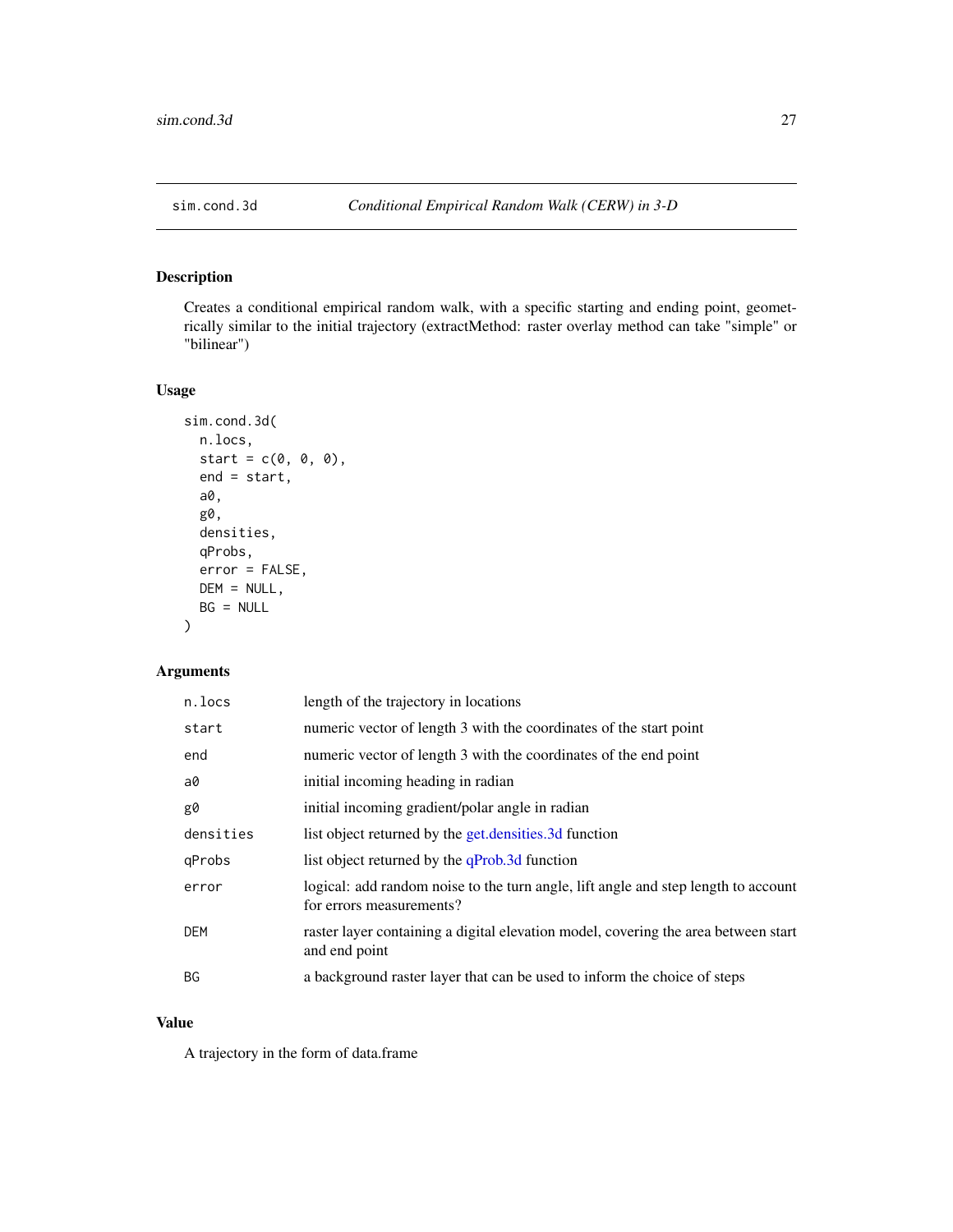# Examples

```
niclas <- track.properties.3d(niclas)
n.locs \leq -3P <- get.track.densities.3d(niclas)
f <- 1500
start <- Reduce(c, niclas[1, 1:3])
end <- Reduce(c, niclas[n.locs, 1:3])
a0 <- niclas$a[1]
g0 <- niclas$g[1]
uerw <- sim.uncond.3d(
  n.locs * f, start = start, a0 = a0, g0 = g0, densities = P
)
Q <- qProb.3d(uerw, n.locs)
sim.cond.3d(
 n.locs = n.locs, start = start, end = end,
  a0 = a0, g0 = g0, densities = P, qProbs = Q
\mathcal{L}
```
sim.crw.3d *Simulation of a three dimensional Correlated Random Walk*

#### Description

Simulation of a three dimensional Correlated Random Walk

#### Usage

```
sim.crw.3d(nStep, rTurn, rLift, meanStep, start = <math>c(0, 0, 0)</math>)
```
# Arguments

| nStep    | the number of steps of the simulated trajectory                                      |
|----------|--------------------------------------------------------------------------------------|
| rTurn    | the correlation on the turn angle                                                    |
| rLift    | the correlation of the lift angle                                                    |
| meanStep | the mean step length                                                                 |
| start    | a vector of length 3 containing the coordinates of the start point of the trajectory |

#### Value

A trajectory in the form of data.frame

# Examples

```
sim.crw.3d(nStep = 10, rTurn = 0.9, rLift = 0.9, meanStep = 1, start = c(0, 0, 0))
```
<span id="page-27-0"></span>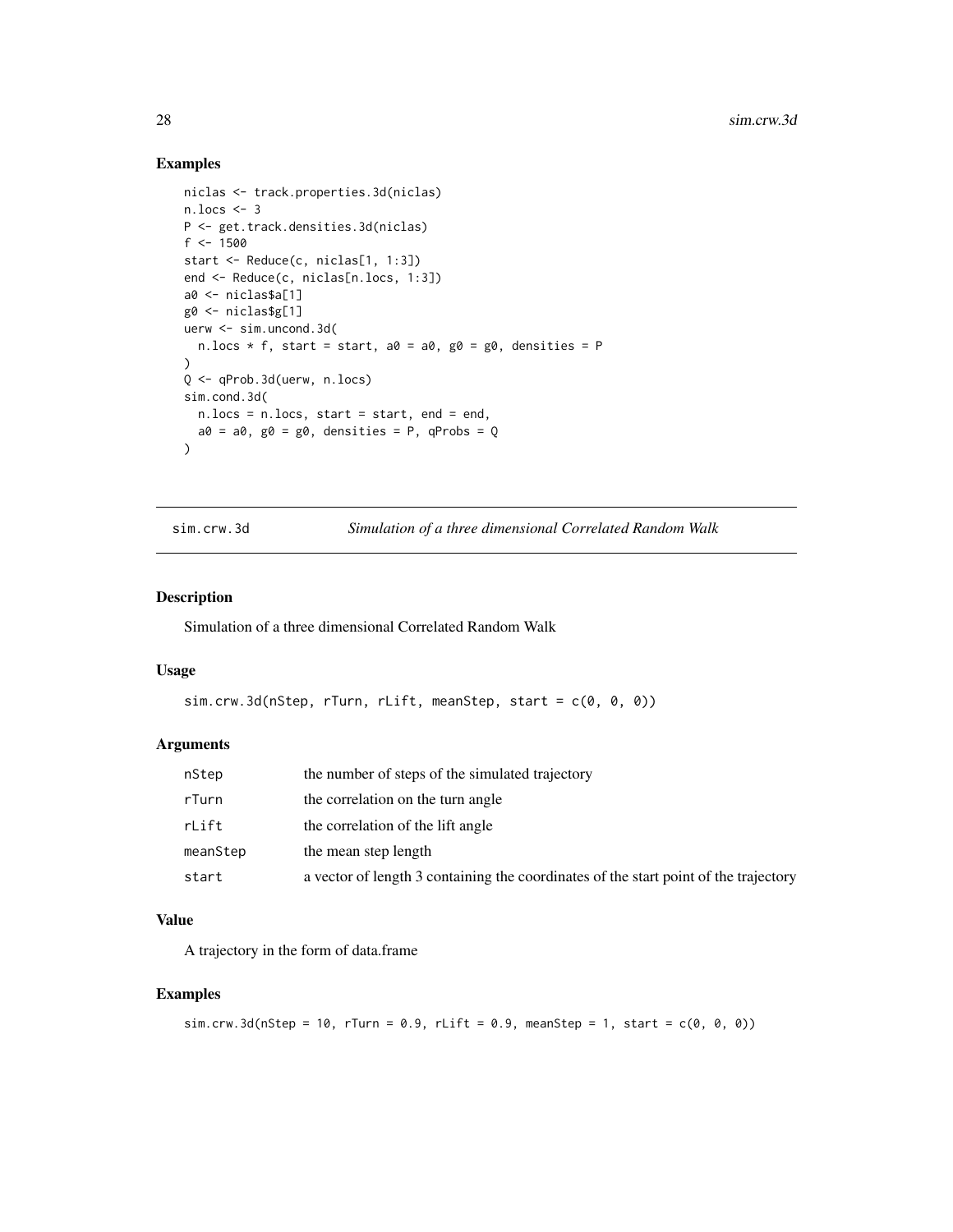<span id="page-28-0"></span>sim.glidingSoaring.3d *Simulates 'gliding & soaring' track with a given number of gliding steps*

# Description

Creates a conditional empirical random walk in gliding mode, between a start and end point. The walk is performed on a MODE layer and, if provided, additionally on a background and digital elevation layer. The gliding is simulated with [sim.cond.3d](#page-26-1) and soaring with [sim.uncond.3d,](#page-29-1) therefore soaring is not restricted towards the target and can happen completly free as long as there are good thermal conditions. It is important to extract for every mode in the MODE raster layer a corresponding densities object with [get.densities.3d](#page-6-1) and pass them to the function.

# Usage

```
sim.glidingSoaring.3d(
  MODE,
  dGliding,
  dSoaring,
  qGliding,
  start = c(0, 0, 0),
  end = start,
  a0,
  g0,
  error = TRUE,
  smoothTransition = TRUE,
  glideRatio = 15,
  DEM = NULL,
  BG = NULL,verbose = FALSE
\mathcal{L}
```
# Arguments

| <b>MODE</b> | raster layer containing the number/index of the mode, which should be used at<br>each location                 |
|-------------|----------------------------------------------------------------------------------------------------------------|
| dGliding    | density object returned by the get densities. 3d function for gliding mode                                     |
| dSoaring    | density object returned by the get densities. 3d function for soaring mode                                     |
| gGliding    | the Q probabilities for the steps in gliding mode $(qProb.3d)$                                                 |
| start       | numeric vector of length 3 with the coordinates of the start point                                             |
| end         | numeric vector of length 3 with the coordinates of the end point                                               |
| a0          | initial incoming heading in radian                                                                             |
| g0          | initial incoming gradient/polar angle in radian                                                                |
| error       | logical: add random noise to the turn angle, lift angle and step length to account<br>for errors measurements? |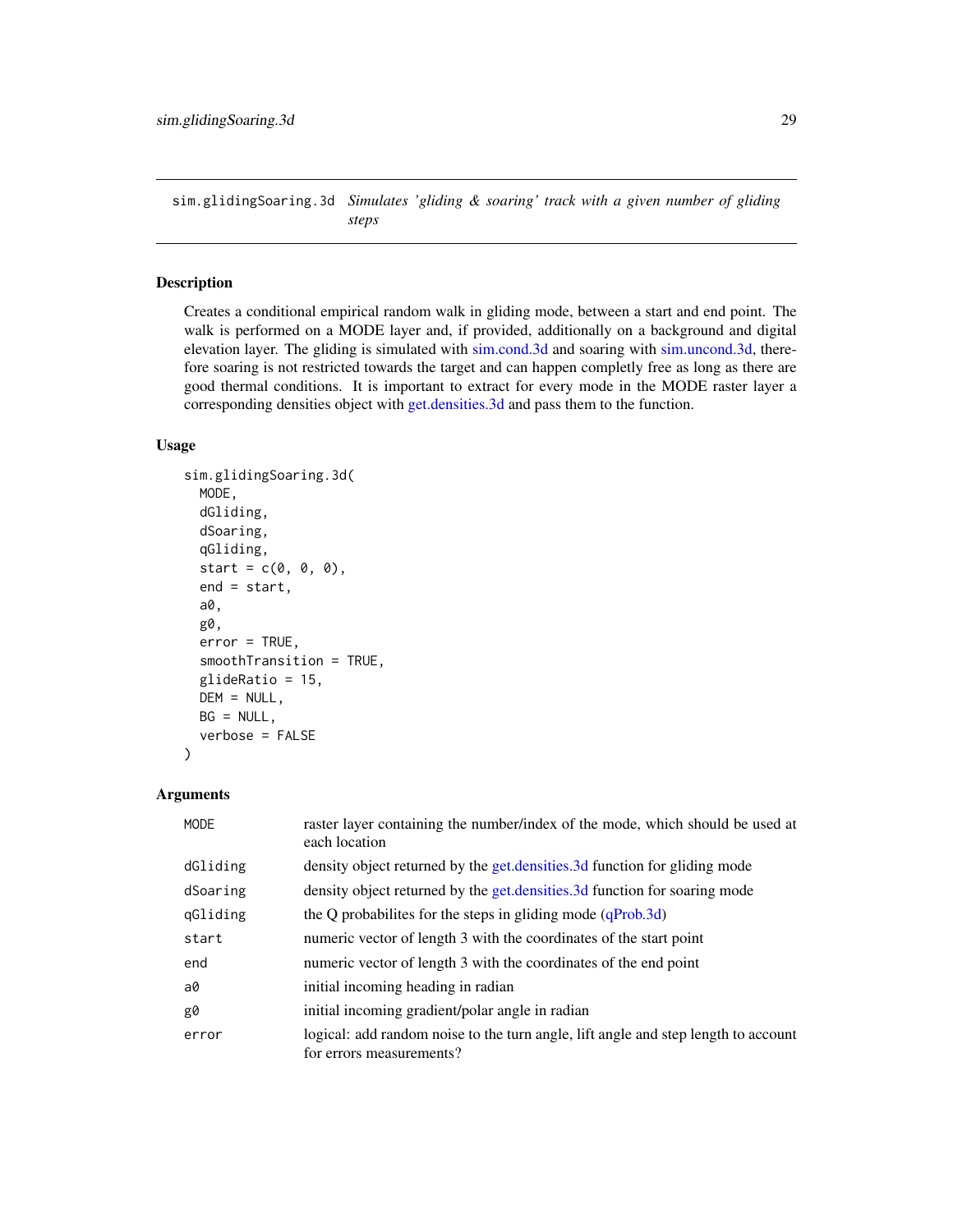<span id="page-29-0"></span>

| smoothTransition |                                                                                                                                     |  |
|------------------|-------------------------------------------------------------------------------------------------------------------------------------|--|
|                  | logical: should the transitions between soaring and the following gliding sec-<br>tions be smoothed? Recommended to avoid dead ends |  |
| glideRatio       | ratio between vertical and horizontal movement, by default set to 15 meters<br>forward movement per meter vertical movement         |  |
| <b>DEM</b>       | raster layer containing a digital elevation model, covering the area between start<br>and end point                                 |  |
| <b>BG</b>        | a background raster layer that can be used to inform the choice of steps                                                            |  |
| verbose          | logical: print current mode used?                                                                                                   |  |

#### Value

A 'soaring-gliding' trajectory in the form of data.frame

#### Note

The MODE raster layer must be in the following structure: Gliding pixels have the value 1 and soaring pixel the values 2. NA's are not allowed in the raster.

#### Examples

print("tbd.")

<span id="page-29-1"></span>sim.uncond.3d *Unconditional Empirical Random Walk (UERW) in 3-D*

#### Description

This function creates unconditional walks with prescribed empirical properties (turning angle, lift angle and step length and the auto-differences of them. It can be used for uncon- ditional walks or to seed the conditional walks with comparably long simulations. The conditional walk connecting a given start with a certain end point by a given number of steps needs an attraction term (the Q probability, see [qProb.3d\)](#page-22-1) to ensure that the target is approached and hit. In order to calculate the Q probability for each step the distribution of turns and lifts to target and the distribution of distance to target has to be known. They can be derived from the empirical data (ideally), or estimated from an unconditional process with the same properties. Creates a unconditional empirical random walk, with a specific starting point, geometrically similar to the initial trajectory.

#### Usage

sim.uncond.3d(n.locs, start =  $c(\theta, \theta, \theta)$ , a $\theta$ , g $\theta$ , densities, error = TRUE)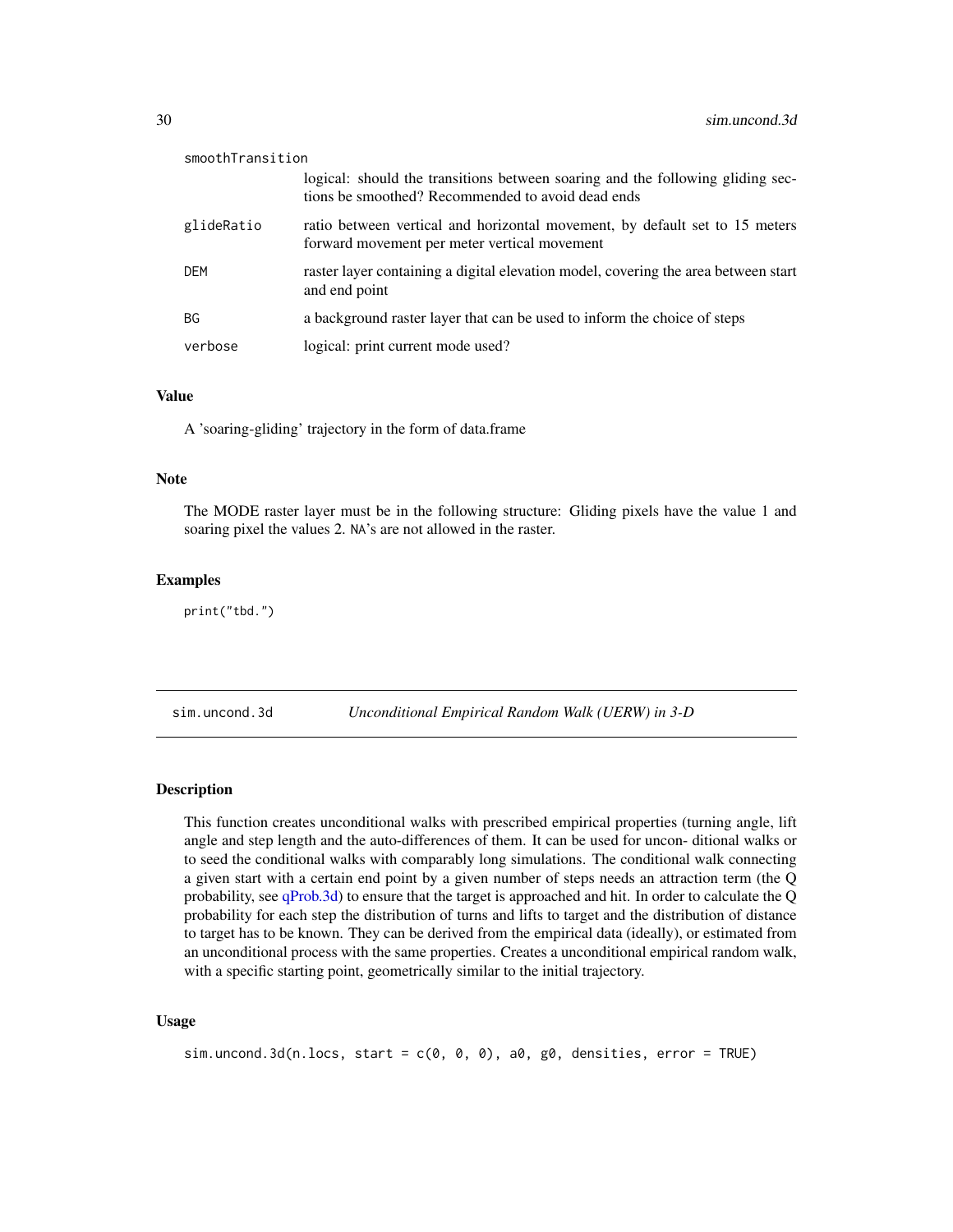#### <span id="page-30-0"></span>test.eRTG.3d  $31$

#### **Arguments**

| n.locs    | the number of locations for the simulated track                                                                |
|-----------|----------------------------------------------------------------------------------------------------------------|
| start     | vector indicating the start point $c(x, y, z)$                                                                 |
| a0        | initial heading in radian                                                                                      |
| g0        | initial gradient/polar angle in radian                                                                         |
| densities | list object returned by the get.densities.3d function                                                          |
| error     | logical: add random noise to the turn angle, lift angle and step length to account<br>for errors measurements? |

# Value

A 3 dimensional trajectory in the form of a data.frame

#### Note

Simulations connecting start and end points with more steps than 1/10th or more of the number of steps of the empirical data should rather rely on simulated unconditional walks with the same properties than on the empirical data (factor = 1500).

# Random initial heading

For a random initial heading a0 use: sample(atan2(diff(coordinates(track)[,2]),diff(coordinates(track)[,1])

#### Examples

```
sim.uncond.3d(
 10, start = c(0, 0, 0), a0 = pi / 2, g0 = pi / 2,
 densities = get.track.densities.3d(niclas)
\lambda
```
test.eRTG.3d *Test the functionality of the eRTG3D*

#### Description

The test simulates a CRW with given parameters and reconstructs it by using the eRTG3D

```
test.eRTG.3d(
 parallel = FALSE,
 returnResult = FALSE,
 plot2d = FALSE,plot3d = TRUE,plotDensities = TRUE
)
```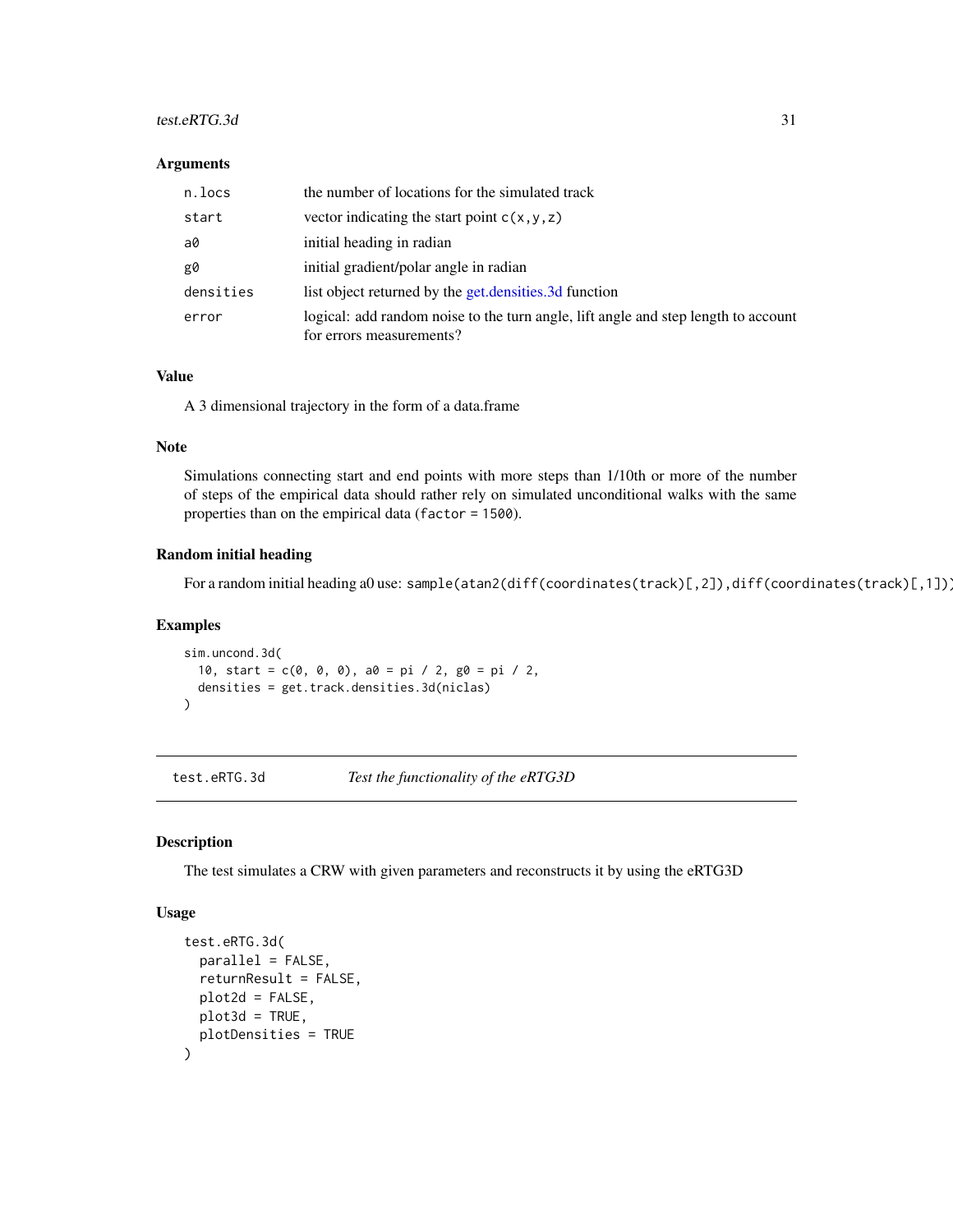# <span id="page-31-0"></span>Arguments

| parallel      | logical: test running parallel?                                       |
|---------------|-----------------------------------------------------------------------|
| returnResult  | logical: return tracks generated?                                     |
| plot2d        | logical: plot tracks on 2-D plane?                                    |
| plot3d        | logical: plot tracks in 3-D?                                          |
| plotDensities | logical: plot densities of turning angle, lift angle and step length? |

#### Value

A list containing the original CRW and the simulated track (CERW).

# Examples

test.eRTG.3d()

test.verification.3d *Statistical Verification of the simulated track*

# Description

Uses two-sample Kolmogorov-Smirnov test or the one-sample t-test to compare the geometric characteristics of the original track with the characteristics of the simulated track.

# Usage

```
test.verification.3d(track1, track2, alpha = 0.05, plot = FALSE, test = "ks")
```
# Arguments

| track1 | data.frame or list of data.frames with x,y,z coordinates of the original track                             |
|--------|------------------------------------------------------------------------------------------------------------|
| track2 | data.frame or list of data.frames with x,y,z coordinates of the simulated track                            |
| alpha  | scalar: significance level, default alpha = $0.05$                                                         |
| plot   | logical: plot the densities or differences of turn angle, lift angle and step length<br>of the two tracks? |
| test   | character: either "ks" or "ttest" to choose the kind of test procedure.                                    |

#### Value

Test objects of the 6 two-sample Kolmogorov-Smirnov test conducted.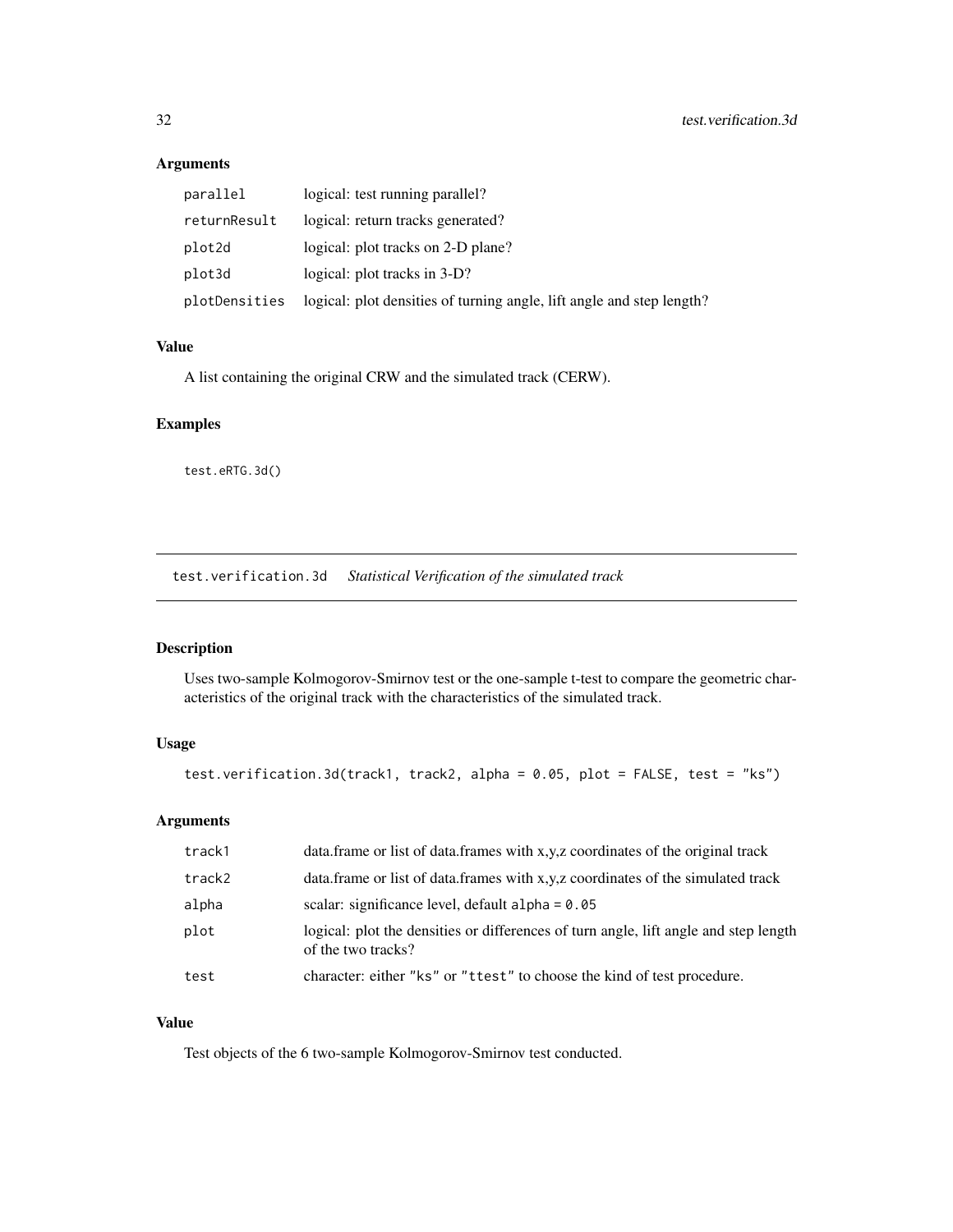#### <span id="page-32-0"></span>track.extent 33

# Note

By choosing test = "ttest" a random sample, without replacement is taken from the longer track, to shorten it to the length of the longer track. The order of the shorter track is also sampled randomly. Then the two randomly ordered vectors of turn angles, lift angles and step lengths are substracted from each other. If the both tracks stem from the same distributions the the mean deviatio should tend to towards zero, therefore the difference is tested two-sided against  $mu = 0$  with a one-sample t-test.

By setting test = "ks" a two-sample Kolmogorov-Smirnov test is carried out on the distributions of turn angles, lift angles and step lengths of the two tracks.

#### Examples

test.verification.3d(niclas, niclas)

track.extent *Extent of track(s)*

#### Description

Extent of track(s)

#### Usage

track.extent(track, zAxis = FALSE)

#### Arguments

| track | a list containing data.frames with x,y,z coordinates or a data.frame |
|-------|----------------------------------------------------------------------|
| zAxis | logical: return also the extent of the Z axis?                       |

#### Value

Returns an extent object of the raster package in the 2–D case and a vector in the 3–D case.

#### Examples

track.extent(niclas, zAxis = TRUE)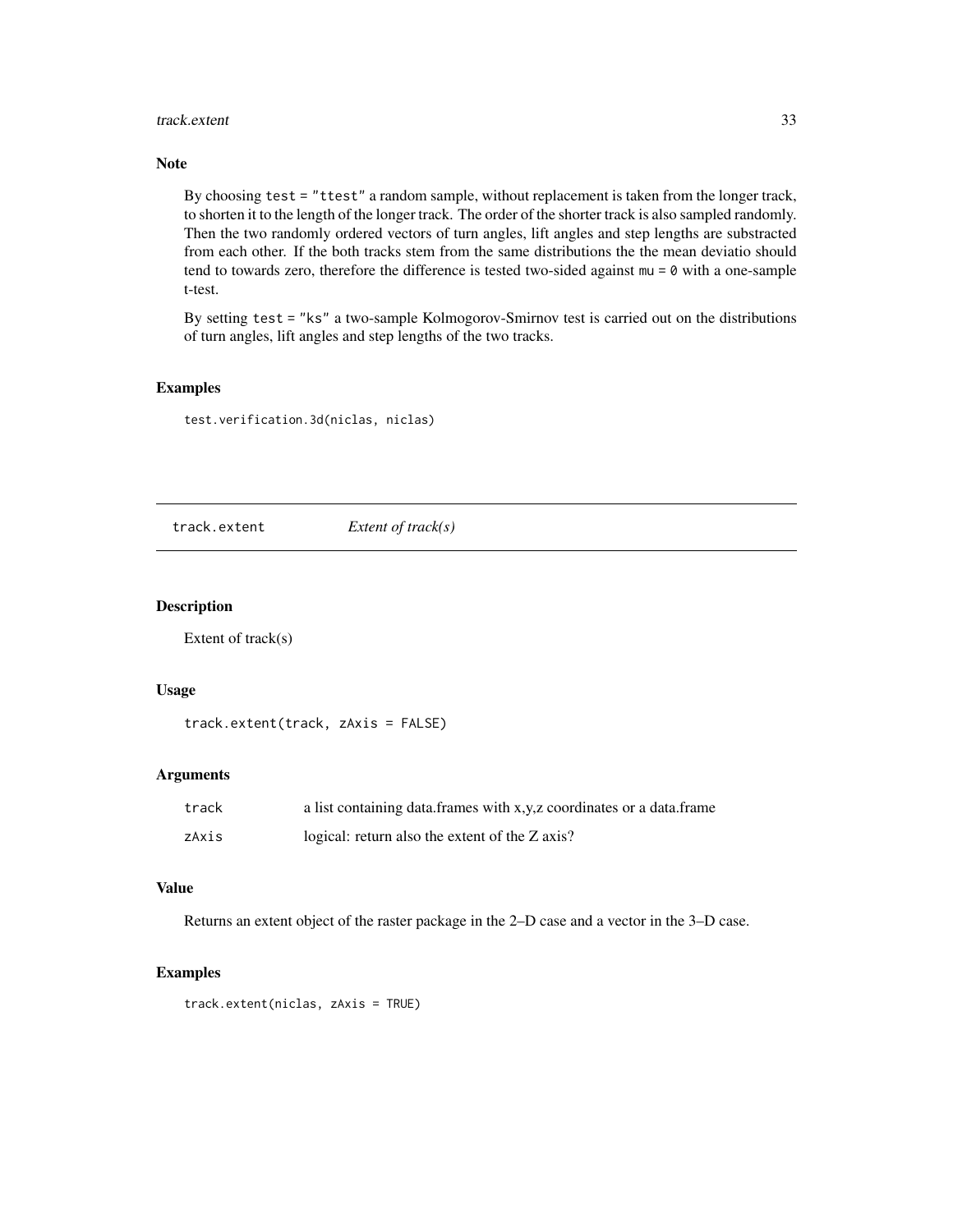<span id="page-33-0"></span>track.properties.3d *Track properties of a 3-D track*

# Description

Returns the properties (distances, azimuth, polar angle, turn angle & lift angle) of a track in three dimensions.

#### Usage

```
track.properties.3d(track)
```
#### Arguments

track data.frame with x,y,z coordinates

# Value

The data.frame with track properties

# Examples

track.properties.3d(niclas)

<span id="page-33-1"></span>track.split.3d *This function splits the by outliers in the time lag.*

#### Description

The length of timeLag must be the the track's length minus 1 and represents the time passed between the fix point acquisition

# Usage

```
track.split.3d(track, timeLag, lag = NULL, tolerance = NULL)
```
# Arguments

| track     | track data.frame with x, y and z coordinates                            |
|-----------|-------------------------------------------------------------------------|
| timeLag   | a numeric vector with the time passed between the fix point acquisition |
| lag       | NULL or a manually chosen lag                                           |
| tolerance | NULL or a manually chosen tolerance                                     |

# Value

A list containing the splitted tracks.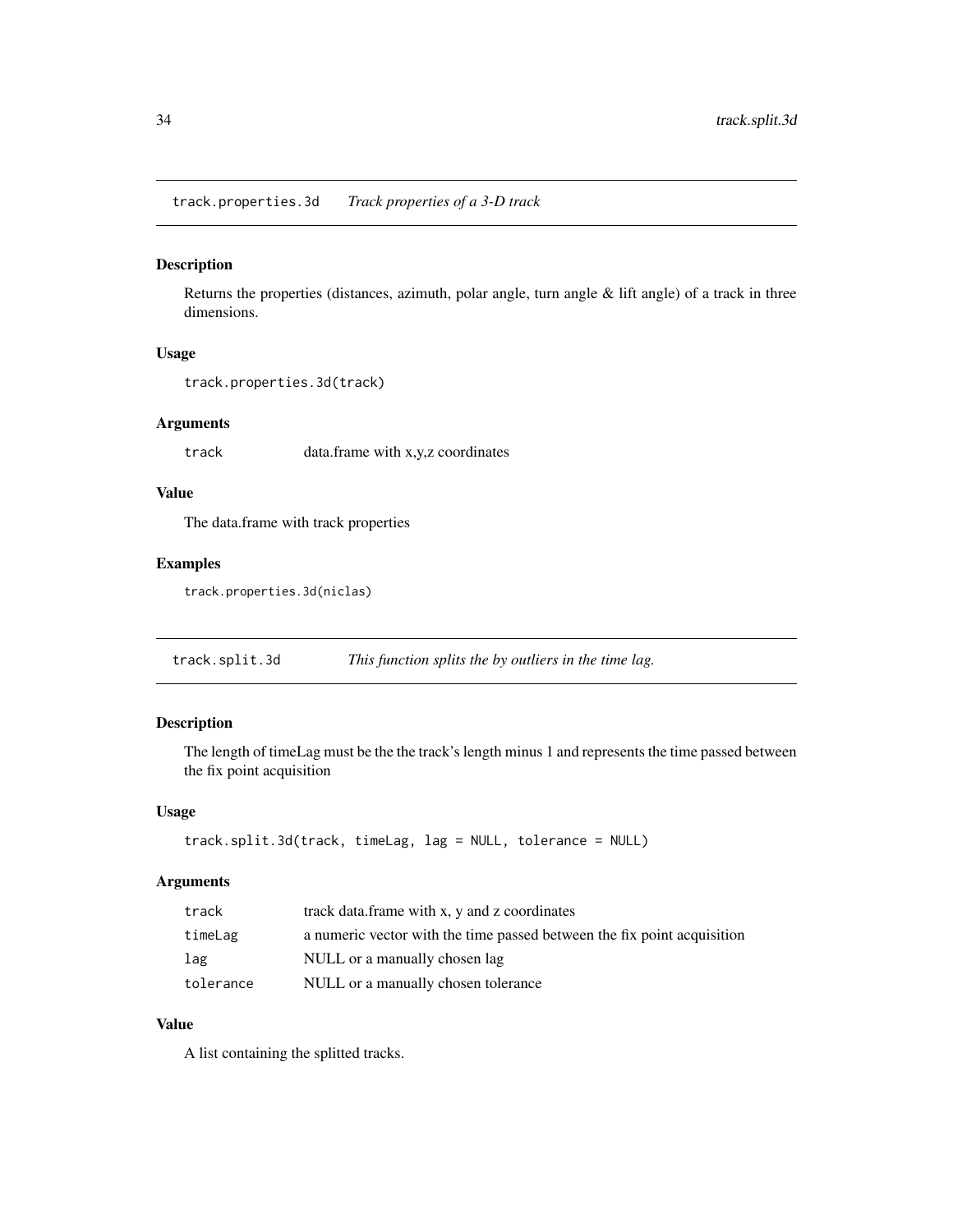#### <span id="page-34-0"></span>track2sf.3d 35

# Examples

```
track.split.3d(
 niclas,
  timeLag = rep(1, new(niclass) - 1) + rnorm(nrow(niclass) - 1,mean = 0.
  sd = 0.25\lambda
```

| track2sf.3d | Converts a track to a 'sf, data.frame' |  |
|-------------|----------------------------------------|--|
|-------------|----------------------------------------|--|

# Description

Converts a track to a 'sf, data.frame'

#### Usage

track2sf.3d(track, CRS = NA)

# Arguments

| track      | eRTG3D track data frame or a matrix |
|------------|-------------------------------------|
| <b>CRS</b> | numeric, EPSG code of the CRS       |

#### Value

A track of type 'sf,data.frame'.

# Examples

track2sf.3d(niclas, 4326)

transformCRS.3d *Transform coordinates reference system (CRS) of a 3-D track*

# Description

Attention: Please use this function for CRS transformations, since it is based on the [st\\_transform](#page-0-0) from the sf package and therefore supports CRS transformations in 3-D. Note: spTransform from the sp package only supports transformations in the 2D plane, which will cause distortions in the third dimension.

```
transformCRS.3d(track, fromCRS, toCRS)
```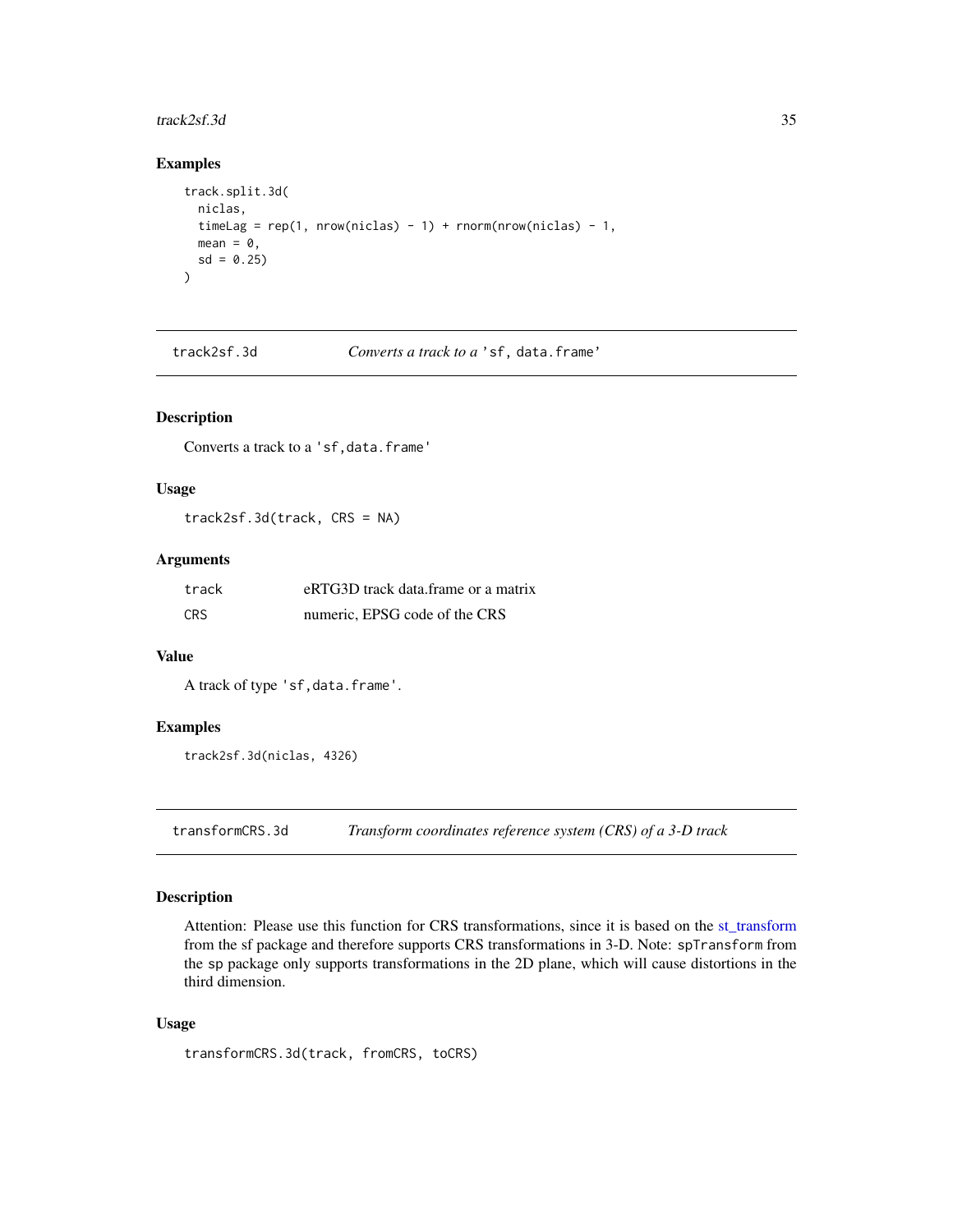# <span id="page-35-0"></span>Arguments

| track   | data.frame with x, y, z coordinates              |
|---------|--------------------------------------------------|
| fromCRS | numeric. EPSG code of the current CRS            |
| toCRS   | numeric, EPSG code of the CRS to be converted in |

# Value

A data.frame containing x,y,z and variables.

# Examples

```
transformCRS.3d(niclas, fromCRS = 2056, toCRS = 4326)
```
turn2target.3d *Turn angle to target*

# Description

Calculates the turn angle between every point in the track and the last point (target).

# Usage

```
turn2target.3d(track)
```
# Arguments

track a track data.frame containing x, y and z coordinates

# Value

A numeric vector with the turn angles to target

# Examples

turn2target.3d(niclas)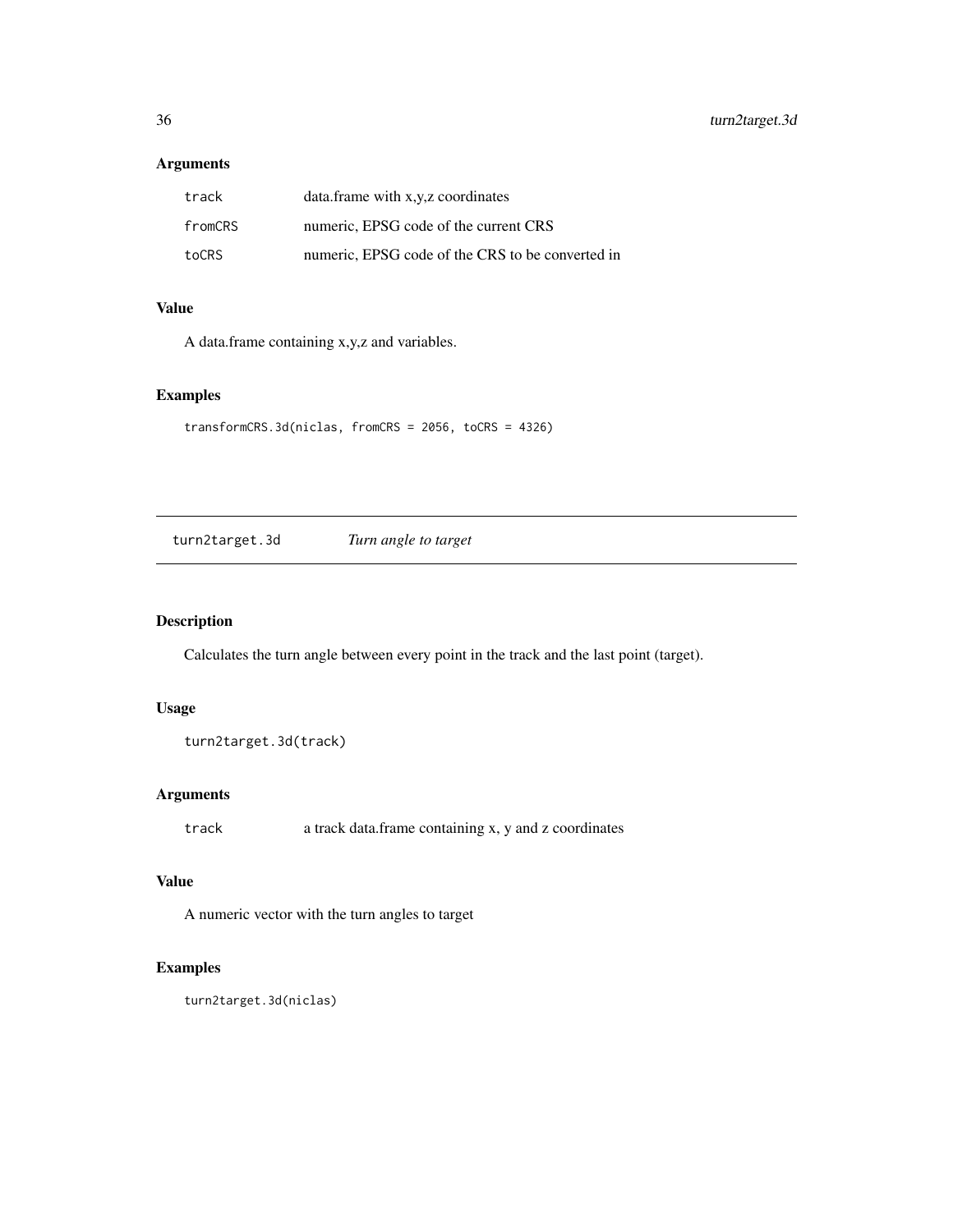<span id="page-36-1"></span><span id="page-36-0"></span>Derives a three dimensional distribution of a turn angle, lift angle and step length, using the Freedman–Diaconis rule for estimating the number of bins.

#### Usage

```
turnLiftStepHist(
  turn,
 lift,
  step,
 printDims = TRUE,
 rm.zeros = TRUE,
 maxBin = 25)
```
Arguments

| turn      | numeric vector of turn angles                                         |
|-----------|-----------------------------------------------------------------------|
| lift      | numeric vector of lift angles                                         |
| step      | numeric vector of step lengths                                        |
| printDims | logical: should dimensions of the Cube be messaged?                   |
| rm.zeros  | logical: should combinations with zero probability be removed?        |
| maxBin    | numeric scalar, maximum number of bins per dimension of the tld-cube. |

## Value

A three dimensional histogram as data.frame

# Examples

```
niclas <- track.properties.3d(niclas)[2:nrow(niclas), ]
turnLiftStepHist(niclas$t, niclas$l, niclas$d)
```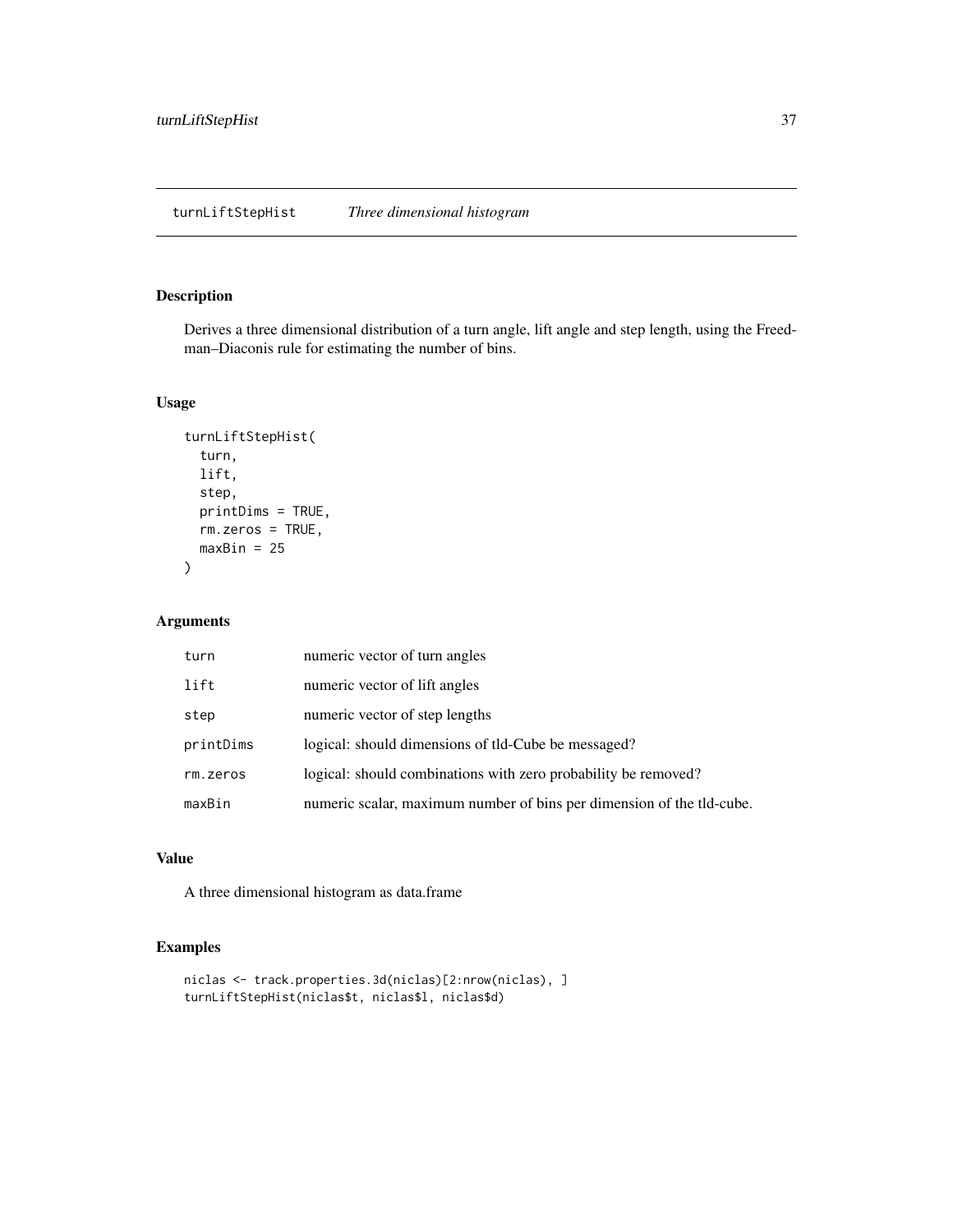A rasterStack object is created, representing the 3–D voxel cube. The z axis is sliced into regular sections between the maximum and minimum value. For every height slice a raster with points per cell counts is created. Additionally the voxels can be standartized between 0 and 1.

# Usage

```
voxelCount(
  points,
  extent,
  xyRes,
  zRes = xyRes,
  zMin,
  zMax,
  standartize = FALSE,
  verbose = FALSE
\lambda
```
# Arguments

| points      | a x, y, z data.frame                                            |
|-------------|-----------------------------------------------------------------|
| extent      | a raster extent object of the extent to create the rasters      |
| xyRes       | resolution in the ground plane of the created rasters           |
| zRes        | resolution in the z axis (by default $zRes = xyRes$ )           |
| zMin        | minimum z value                                                 |
| zMax        | maximum height value                                            |
| standartize | logical: standartize the values?                                |
| verbose     | logical: print currently processed height band in raster stack? |

# Value

A rasterStack object, representing the 3–D voxel cube.

#### Examples

```
voxelCount(niclas, raster::extent(dem), 100, 100, 1000, 1400, standartize = TRUE)
```